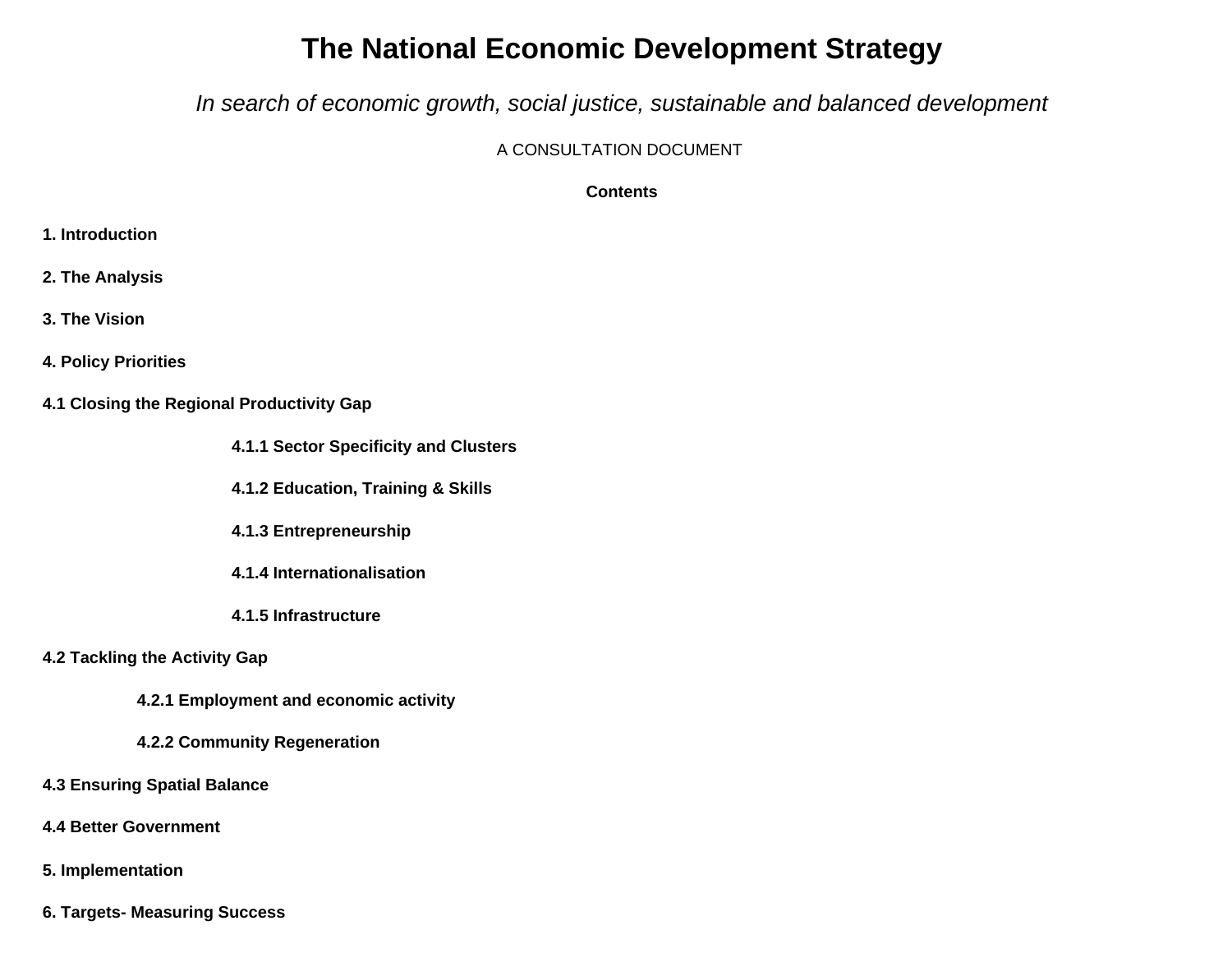#### **Appendices**

**2010 Benchmarks**

**UK Regional Economic Indicators**

**Proposed Timetable** 

## **1. INTRODUCTION**

This consultation paper is designed to inform the development of a National Economic Development Strategy for Wales (NEDS).

Economic prosperity is not an aspiration that can, or should, be pursued in isolation – improved national prosperity and wealth brings with it the opportunity for improved life chances, the opportunity to improve the health of the nation and our social fabric, as well as the challenge of ensuring that our natural environmental assets are not depleted for future generations.

The political and economic map of Wales is changing. This presents us with an unprecedented opportunity. We have a democratically elected Assembly for the first time, the Welsh Development Agency has been enlarged to lead the drive for economic development and entrepreneurship across Wales, and skills are the domain of the new Council for Education and Training in Wales. On top of this over the next six years we have the opportunity presented by European Structural funds, as well as maximum regional state aid derogations under European Union (EU) competition rules.

Our analysis points to a number of important policy areas where the Assembly and its partners can intervene and make a positive impact. The nature of the intervention available to governments in a market economy means that the policy emphasis is inevitably on the supply-side, though, where appropriate, demand related measures have their place. This means ensuring that we have the people, infrastructure and knowledge to ensure we have competitive firms who can exploit markets both nationally and internationally.

The Welsh economy does not exist in a vacuum – it is an integral part of both the United Kingdom and the European Union economies. Increased market liberalisation and technological advancement and innovation means that the Welsh economy is increasingly affected by global trends and shocks.

Some of the most successful nations and regions have made remarkable progress in transforming their economies and offer considerable guidance as to how this can be achieved. At the heart of this success are policy delivery mechanisms focussed on innovative institutional solutions which focus on the production of world class research and technical skills.

The First European Commission Cohesion Report noted that whilst the prosperity gaps among Member States have reduced, disparities *within* Member States have increased. Wales faces a number of opportunities and challenges over the decade ahead, associated with our membership of the EU, not least:

- The enlargement of the EU to the east, prompting further reform of the Common Agricultural Policy, creating a competitor zone for Foreign Direct Investment, as well as providing new markets for Welsh goods.
- Possible membership of the Euro-zone- boosting investment, trade and entrepreneurship, but perhaps also acting as a centralising force in Member State economies.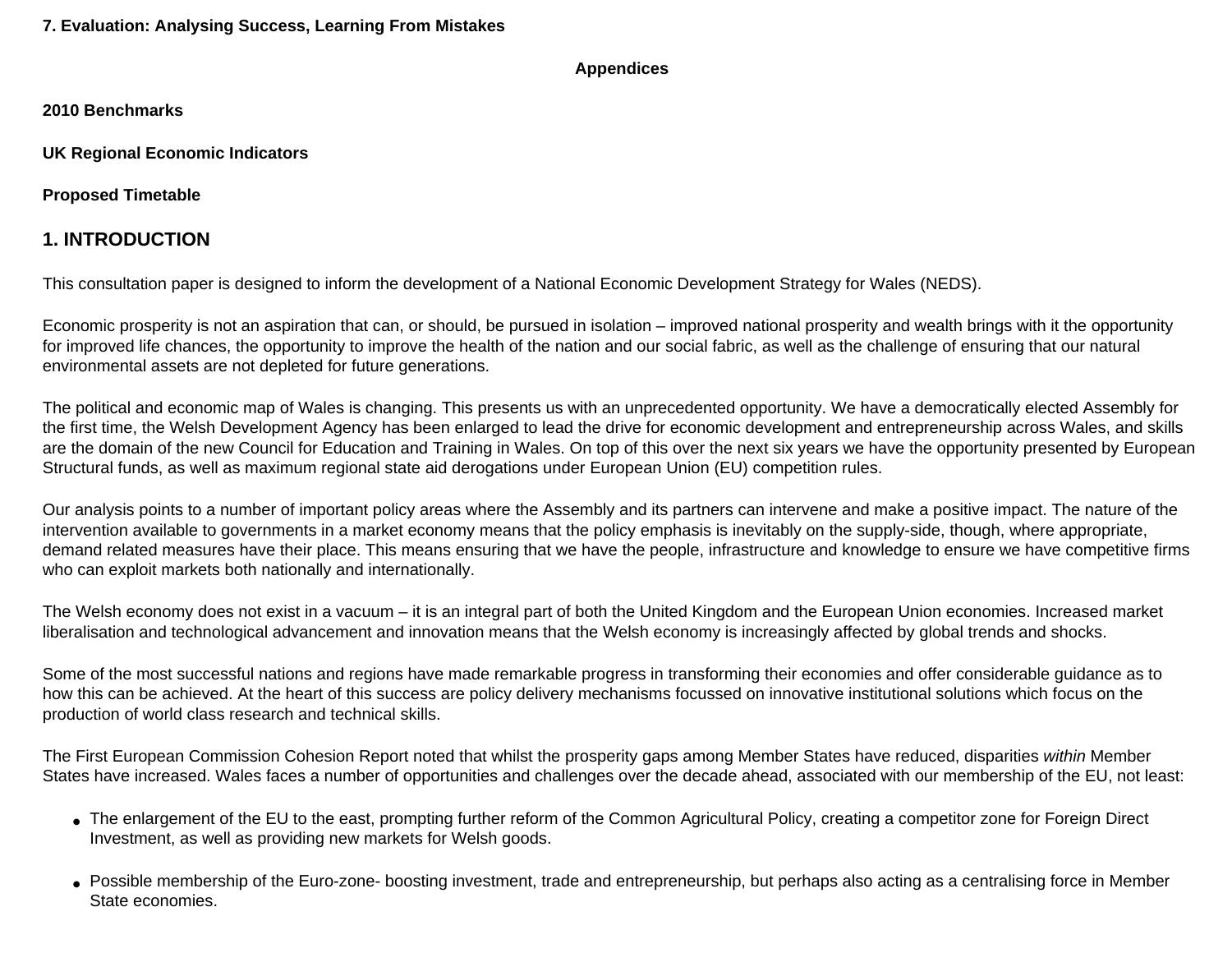- The booming economy of the Irish Republic, providing lessons for Wales and potential spill-over effects.
- The Objective 1 programme for West Wales and the Valleys.

Many of the factors that influence economic development take place outside Wales and are decided at UK or European Union level. Issues such as interest and exchange rates, social security and taxation are all decided elsewhere. Other issues are decided at a local level where it would be difficult or inappropriate for a national organisation such as the Assembly to intervene. It is essential, therefore, that the Assembly works effectively with organisations such as central and local government, the business sector, development agencies, voluntary groups and community organisations..

Our policies must complement those determined at other levels of governance, but must be interpreted on the basis of what works for Wales, through identifying and reinforcing our strengths and conquering our weaknesses.

The power of the public sector in economic development is real but limited as much economic activity takes place in the private or social sectors. The main role of government is to set the right competitive environment for economic development, remove barriers to growth and participation, and ensure that the people of Wales have the ability to benefit fully from enhanced prosperity. Through an active regional policy we also have the opportunity to ensure a more balanced pattern of development across the territory of Wales.

Any economy is in a constant state of flux. Jobs are constantly being created and lost and new companies are formed while others cease trading. This "churning" is an essential part of a healthy, dynamic economy which is continually adapting and modernising. The process takes place regardless of government intervention and should be encouraged while recognising that there may be short term difficulties caused by major shocks which require specific assistance. The Assembly needs to ensure that the people and communities affected by such changes are given every support to respond quickly and effectively.

There are four other key challenges which must be addressed by the Assembly:

- Ensure that resources follow policy priorities.
- Ensure a good fit between our planning and economic development policies to provide a cohesive spatial framework which maximises competitiveness and cohesion.
- Manage economic change, stemming decline and providing incentives for growth industries.
- We also need effective partnerships between the public, private and voluntary sectors: all have a part to play in the future development of the Welsh economy.

The National Economic Development Strategy is intended to guide National Assembly policy and resources, the work of our sponsored public bodies and to inform our partners in business, local government and the voluntary sector.

For a limited period (2000-06) Wales has qualified for a number of European support packages which provide a unique opportunity to restructure the economy. Nearly two thirds of the Welsh population live in the Objective 1 area which provides the highest level of support. Around £1.2 billion of European Union Structural Funds plus associated match funding will provide the impetus for change. The European funding packages agreed for Wales address different issues and territories: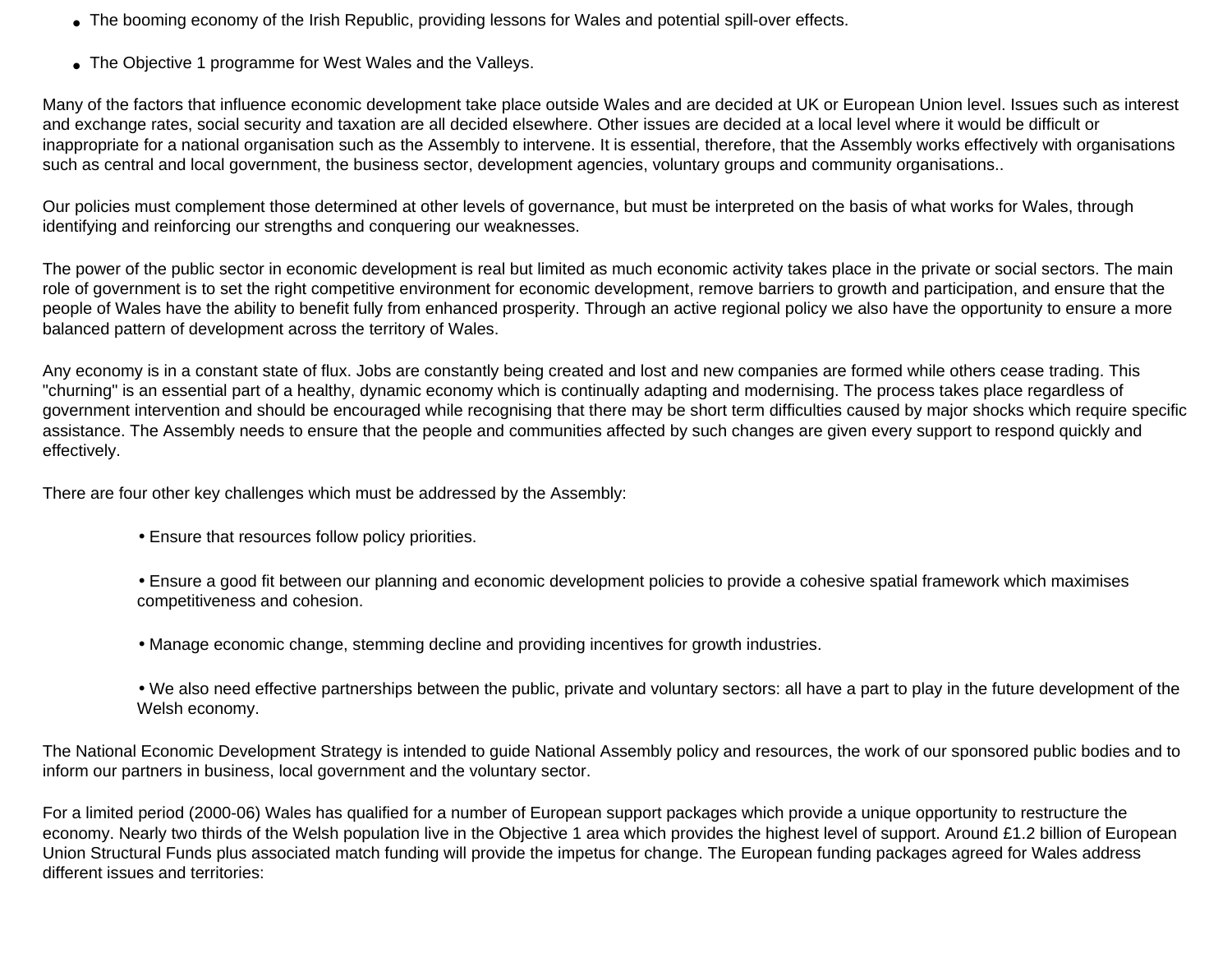- **Objective 1: areas where development lags behind**
- **Objective 2: industrial areas and regions in decline**
	- **Objective 3: range of human resource issues including training, equal opportunities and exclusion.**
- **Rural Development Plan: tackling rural disadvantage**
- **Community Initiatives**: LEADER+, URBAN II, INTERREG III[interreg/index.htm](file:///D|/Dev/test/tempconv/interreg/index.htm)

### , and EQUAL

In addition, we also have the new regional state aid coverage following the publication last year of the Assisted Areas map. This map determines the areas of Great Britain eligible for regional investment grants for industry.

Total expenditure on regional industrial assistance in Wales, delivered principally through Regional Selective Assistance, over the map's seven year lifetime is expected to be up to £140 million per year, helping an area with a population of over 2 million out of the 3 million total population of Wales.

West Wales and the Valleys will qualify for Tier 1 assistance. Projects in Tier 1 areas can qualify for the highest levels of investment aid and provides the possibility of operating aid and other fiscal variations, subject to European Commission and Treasury approval, which the National Assembly are actively pursuing.

### **Background**

The starting point for this consultation document was the draft NEDS which was published in July 1999 by the European Task Force to inform the Structural Funds process. The publication of the strategy was also trailed last year in betterwales.com.

The informal consultation period for NEDS started last September with the formation of a small consultative group. During the intervening period, the National Assembly have met with a range of individuals and organisations to discuss the framework and priorities. In addition, we have created a wider network of individuals and organisations who have been invited to comment on working papers "real time" (the "virtual group"). To date, over 100 organisations and individuals have been contacted.

This document launches a 3 month formal consultation period during which we invite and welcome comments on all aspects of the paper. A number of key questions have been posed at various stages to prompt a response though these should by no means be considered limiting. The final strategy will be published in the summer.

### **Next Steps**

During the consultation period we will actively engage with relevant stakeholders through further meetings of the informal consultative group, communication with the wider "virtual group", discussion with appropriate Assembly committees and continuous updates from emerging consultation processes on issues such as sustainable development, spatial planning and information & communication technology.

In addition, it is planned to establish a "Futurology" group of academics, business people and representatives of key development agencies to help us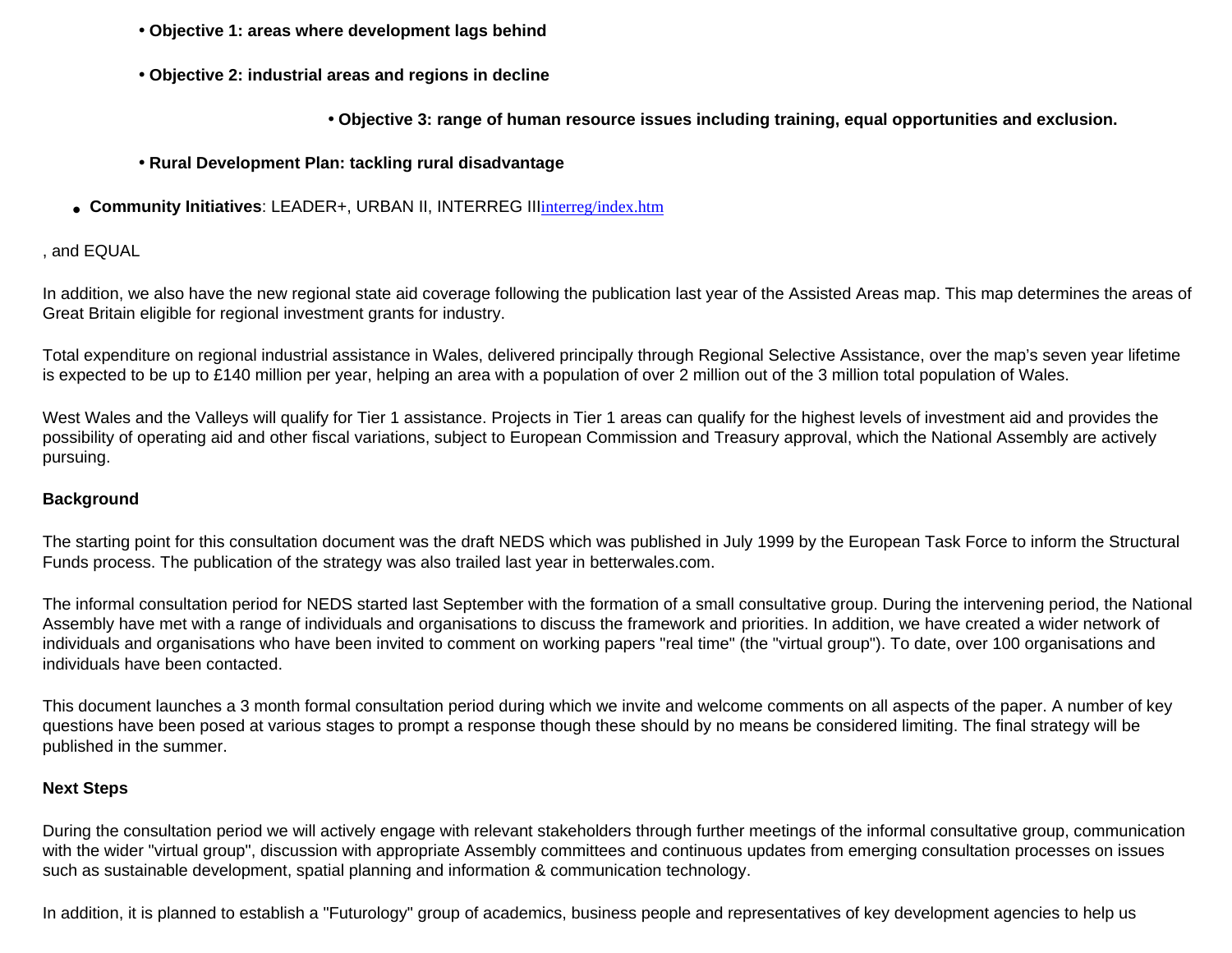develop further our vision for the future. We intend to hold a major conference to link the NEDS agenda to sustainable development. We also intend to actively seek peer review from other regions, UK and overseas, where economic development policies have been successful. This will be further informed by research such as the forthcoming report from the Institute of Welsh affairs which identifies the characteristics of successful regions and city regions worldwide.

The final strategy will start to take shape during the consultation period**,** informed by the responses we receive. We will turn this into an implementation plan which will prioritise the policies, identify lead agencies, consider resources and set objectives or targets. We will work closely with our partners to ensure that the strategy is widely accepted and reflected in their own planning. The proposed Economic Policy Board will help to inform this process and the future development of the strategy.

### **2. THE ANALYSIS**

If we are to build policy on a firm foundation, we must have a clear picture of where we are now, how we got here, and what internal and external factors are likely to influence future directions.

### **Recent Past**

Wales has already undergone a period of huge structural change. Over the past 30 years the economy has absorbed between 150,000 and 200,000 jobs from the decline in manufacturing and deep coal mining. This is a phenomenal achievement in a workforce of just over 1 million and demonstrates our capacity to adapt.

We are also in a period of sustained employment growth with the number of employee jobs in Wales increasing by 29,400 in the two years to September 2000 . However, the Welsh economy is still under-performing. GDP per head is low in relation both to the UK and Europe. Some of the key features of the Welsh economy are:

- Low economic activity rates
- Inactivity in the working age population concentrated in particular groups
- Low pay and generally low productivity jobs
- Low proportion of Gross Domestic Product (GDP) in high growth, high value-added sectors.
- Sharp variations in economic performance within Wales
- A relatively low number of businesses for the size of our population

Wales trails the UK and European Union in economic terms. So naturally the most deprived areas in Wales are way behind the leaders, not only in the Objective 1 areas but also in Powys and pockets of the relatively prosperous areas of north and south east Wales.

Our performance in attracting inward investment has been excellent, with Wales consistently winning a bigger proportion of foreign direct investment than the UK relative to our share of the population, particularly in the conurbations of North East and South East Wales. The eastern half of Wales has economic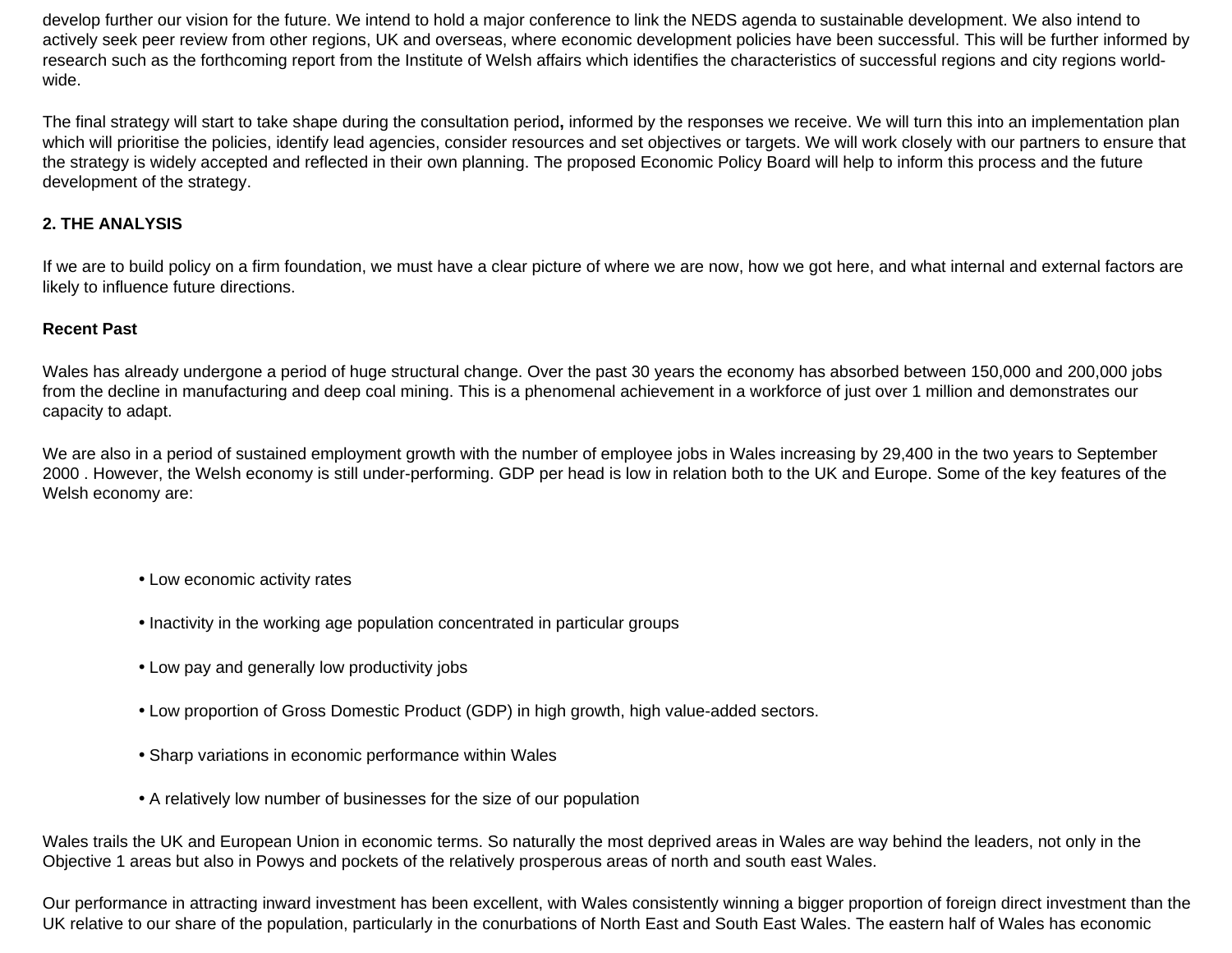output not dissimilar to the UK. Welsh manufacturing productivity is above the UK average and our people have demonstrated an impressive capacity to respond flexibly to a modernising economy. We have a number of fledgling industries with great potential for the future, there are areas with good transport and other linkages, and natural features which make Wales an attractive place to be and do business.

Despite this, the performance of the Welsh economy has been poor relative to other UK regions on most objective indicators. We have proportionately fewer people in employment and our skewed economic and occupational structure means that average productivity is lower than in many other regions. While people in equivalent jobs in Wales have similar productivity levels to their counterparts in the rest of the UK, Wales remains overly dependent on declining or low value-adding industries. There is a lack of head offices, Research and Development laboratories and local decision-makers. Certain skills are in short supply and a relatively high proportion of people are effectively excluded from the workforce.

The National Assembly's determination to improve the performance of the Welsh economy stems from the existence of a set of problems that are both longstanding and difficult to remedy: these were recognised by the decision to grant Objective 1 assistance for West Wales and the Valleys.

### **Current Welsh Economic Performance**

GDP per head has traditionally been the standard summary measure of economic performance. GDP per head in Wales, expressed as percentage of the figure for the UK as whole, has been in the low- to mid- 80s since at least the 1960s (diagram 1 shows the position over the last decade).

Whilst over the last five years the rate of growth of Welsh economic output per person has been below that for the UK as a whole, over the longer term the issue is more one of a long-established gap than of a differential rate of growth.

Diagram 1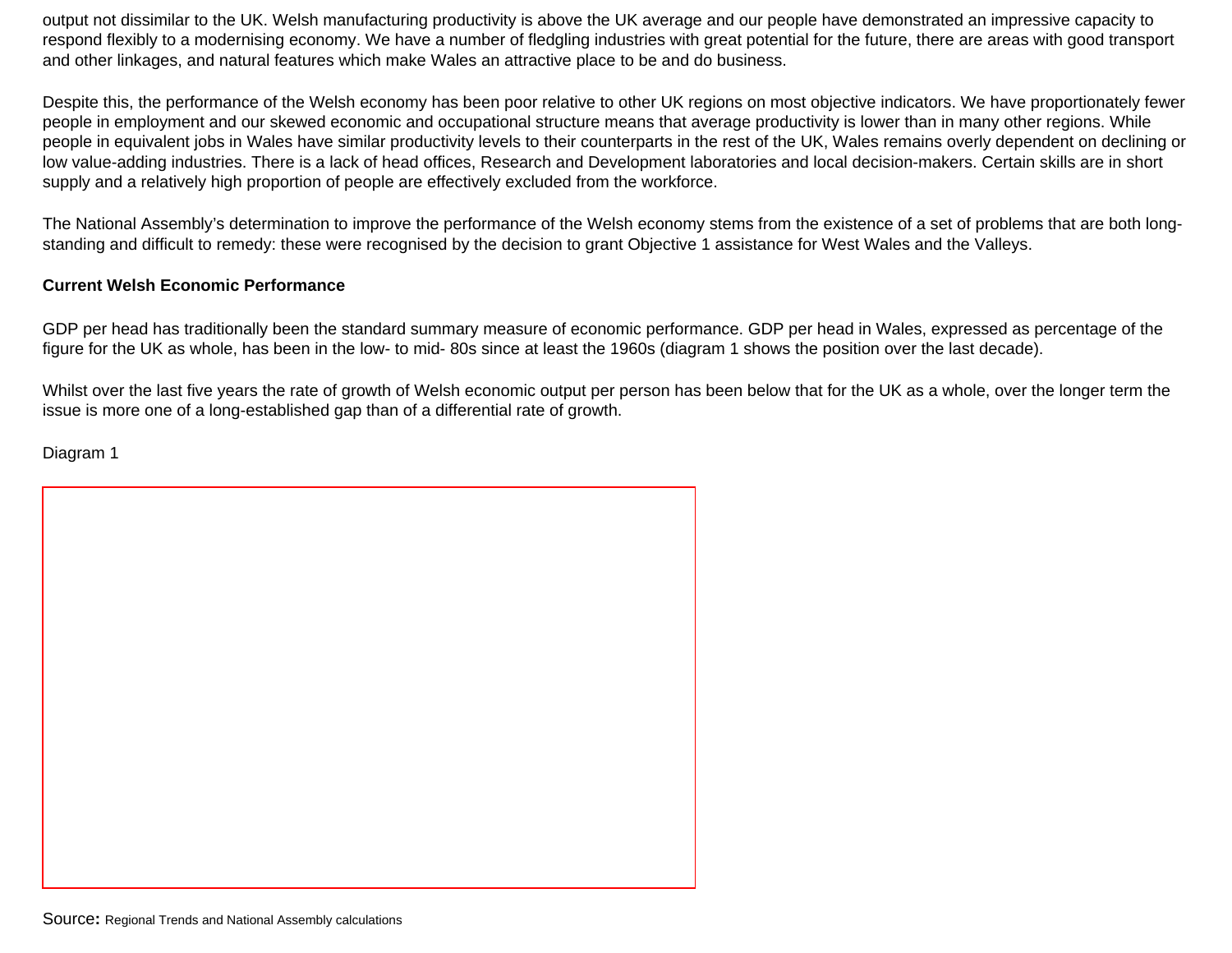Welsh performance can - perhaps more usefully - be compared to those regions that have inherited a similar industrial structure. On the basis of contribution of industrial sectors to GDP in the mid to late 1970s, the regions "North East" and "Yorkshire and Humberside" are the obvious comparators. Figures for these regions (along with results for Scotland) are also shown in diagram 1.

Whilst some comparator regions have also performed poorly, the record of Wales relative to the UK is clearly unsatisfactory. This poor performance has multiple manifestations, as illustrated by the data shown in tables 1 and 2.

### **Table 1: The Economy of Wales - A Profile**

|                                             | <b>Period</b> | <b>West</b><br><b>Wales &amp;</b><br><b>Valleys</b> | <b>East</b><br><b>Wales</b><br>(OBJ <sub>3</sub> ) | <b>Wales</b> | <b>UK</b>  |
|---------------------------------------------|---------------|-----------------------------------------------------|----------------------------------------------------|--------------|------------|
|                                             |               | (OBJ 1)                                             |                                                    |              |            |
|                                             |               |                                                     |                                                    |              |            |
|                                             |               |                                                     |                                                    |              | $UK = 100$ |
| GDP per head# (1)                           | 1998 (11)     |                                                     |                                                    | 79.4         | 100        |
|                                             |               |                                                     |                                                    |              |            |
| GDP per workforce job# (2)                  | 1996          | 89                                                  | 101                                                | 94           | 100        |
| Household disposable income<br>per head (3) | 1998          | N/A                                                 | N/A                                                | 85           | 100        |
| Average hourly earnings** (4)               | 1999          | 86                                                  | 90                                                 | 88           | 100        |
|                                             |               |                                                     |                                                    |              | rate       |
| Economic inactivity                         | 1999/2000     | 28%                                                 | 20%                                                | 25%          | 21%        |
| (working age) (5)                           |               |                                                     |                                                    |              |            |
| Employment rate (6)                         | 1999/2000     | 67%                                                 | 74%                                                | 69%          | 74%        |
| (working age)                               |               |                                                     |                                                    |              |            |
| Claimant unemployment                       | Oct           | 5.1%                                                | 3.3%                                               | 4.3%         | 3.5%       |
| Rate (7)                                    | 2000          |                                                     |                                                    |              |            |
| Change in workforce jobs                    | $1981 -$      | $-6%$                                               | $+12%$                                             | $+3%$        | N/A        |
| $(FTEs) \sim (8)$                           | 1995          |                                                     |                                                    |              |            |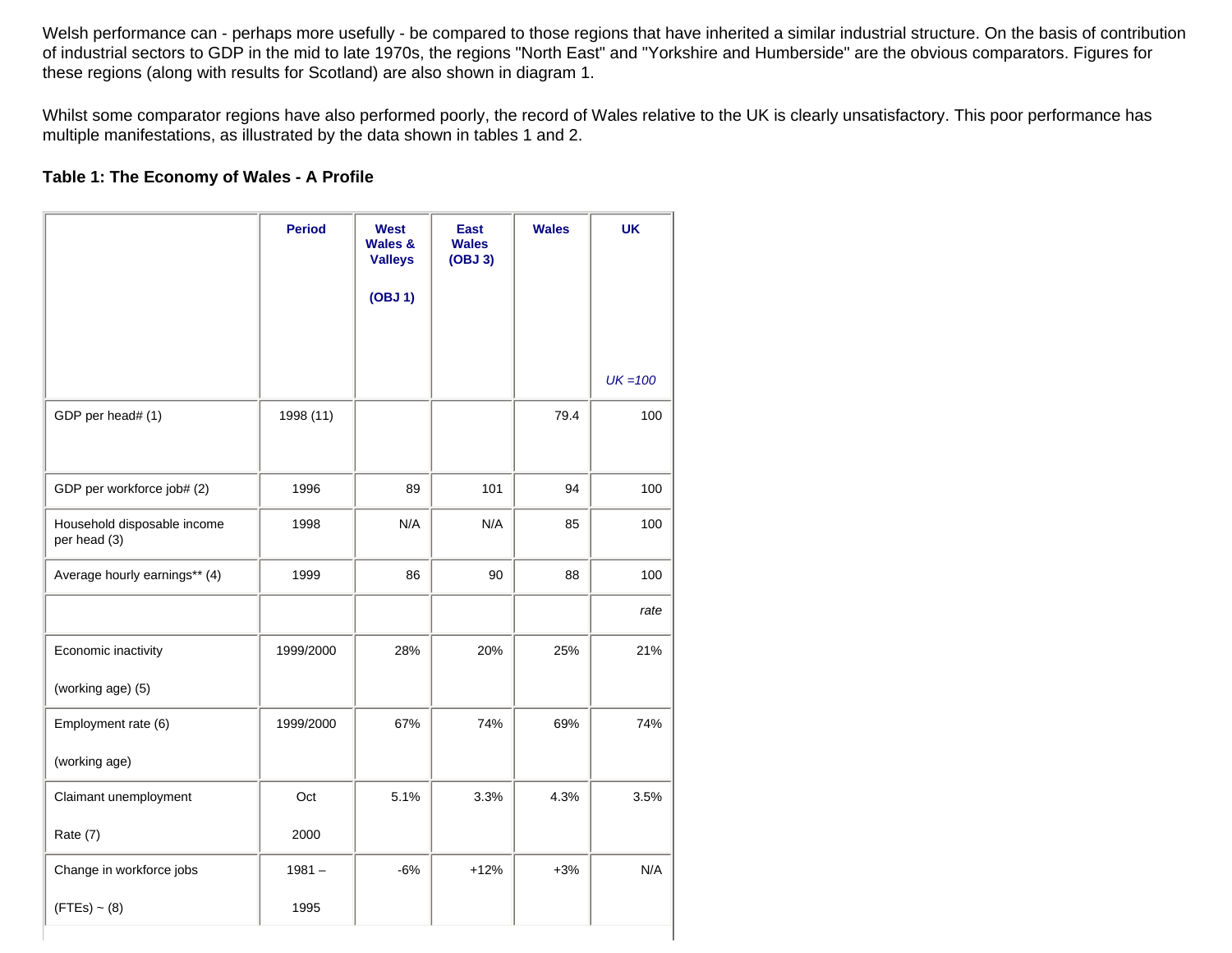| Working age population with no<br>qualifications (9) | Spring 2000 | 22% | 16% | 20% | 16% |
|------------------------------------------------------|-------------|-----|-----|-----|-----|
| Business density <sup><math>\land</math></sup> (10)  | 1999        | 230 | 277 | 247 | 318 |

#### **Sources**

(1), (2) and (3) ONS Regional accounts and National Assembly calculations. (4) New Earnings Survey (5), (6) Labour Force Survey (LFS) (7) Benefits Agency administrative system (8) Annual Employment Survey, Agricultural Census and National Assembly calculations (9) LFS (10) DTI and National Assembly calculations. (11) GDP data for Welsh regions is not yet available for 1998.

#### **Notes**

# Most recent available figures for the sub-Wales areas. [See also note 1 on page 1?].

\*Average hourly earnings for all full-time employees. GB = 100.

~Results on the basis of the NUTS boundaries are not available. Figures given are for "best-match" old counties.

^Businesses registered for VAT per 10,000 adult population, excluding agriculture.

"West Wales" comprises the unitary authorities of Anglesey, Gwynedd, Conwy, Denbighshire, Ceredigion, Pembrokeshire and Carmarthenshire. "The Valleys" comprises the authorities of Swansea, Neath Port Talbot, Bridgend, Rhondda Cynon Taff, Merthyr, Caerphilly, Blaenau Gwent and Torfaen. Together, "West Wales and the Valleys" makes up the Objective 1 area. "East Wales" comprises all the remaining unitary authorities in Wales.

### **Table 2: Contributions of Sectors to GDP 1997**

|                                            | <b>Wales</b> | UK   |
|--------------------------------------------|--------------|------|
|                                            | ℅            | %    |
| Agriculture etc                            | 1.8          | 1.5  |
| Mining and quarrying                       | 0.6          | 0.6  |
| Manufacturing                              | 27.3         | 20.5 |
| Electricity, gas & water supply            | 2.2          | 2.2  |
| Construction                               | 5.3          | 5.1  |
| Wholesale and retail                       | 10.2         | 11.8 |
| Hotels and restaurants                     | 3.4          | 3.1  |
| Transport, storage and communication       | 6.0          | 8.0  |
| Financial intermediation                   | 3.5          | 6.1  |
| Real estate, renting & business activities | 14.2         | 19.4 |
| Public administration and defence          | 6.2          | 5.3  |
| Education                                  | 6.0          | 5.4  |
| Health and social work                     | 8.6          | 6.4  |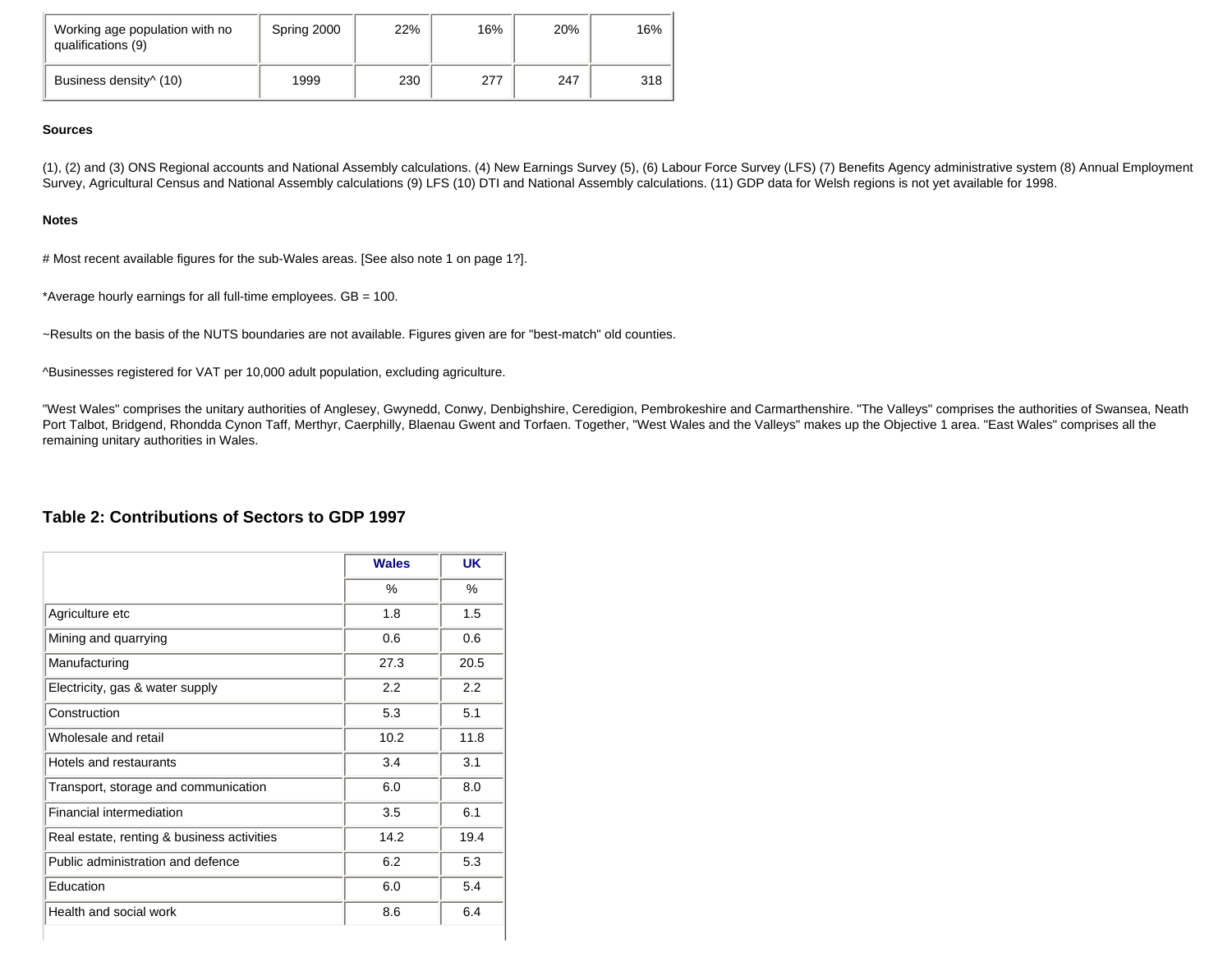| Other services | 4.,   | 4.C  |
|----------------|-------|------|
| otal           | 100.0 | 00.C |

#### **Source**

ONS Regional Accounts

**Notes**

Contributions are shown including certain subsidies. Agriculture is the sector most affected. It is estimated that removing the value of direct subsidies would reduce the contribution of agriculture by about 1% at both Welsh and UK levels. Removing the value of indirect support would further reduce the contribution by between 0.5 and 1.0% to effectively zero.

Excludes adjustment for Financial Services Indirectly Measured.

The main features highlighted by tables 1 and 2 include:

- **Low activity rates**. In recent times between one-third and one-half of the overall discrepancy in GDP per head has been a consequence of lower activity rates in Wales. Much the largest part of this discrepancy is accounted for by differences in activity of the working age population, with differences in the proportion of pensioners making only a small contribution.
- Inactivity amongst the working age population concentrated in particular groups. Compared with the UK as a whole, Wales has high rates of inactivity for both men and women. However, over a long period, activity rates have been rising for women. The Labour Force Survey (LFS) shows that high Welsh inactivity is largely attributable to high reported levels of long-term sickness, typically amongst the middle aged (45 plus) with few qualifications and from manual backgrounds. This problem is concentrated geographically, particularly in the ex-mining communities in the Valleys. Annex 3 demonstrates that Wales has lowest economic activity rates of all the regions of the UK except Northern Ireland.
- Low pay and low productivity jobs. Wales' poor relative performance in terms of output per job (except in manufacturing and certain other key sectors) results more from industrial structure and occupational mix (which tend to be related), than from lower productivity in equivalent jobs. These same factors are reflected in relatively low wage levels. Average earnings in Wales are currently over 10% adrift of the UK average – and 4% short of the average for the UK excluding the South-East. (Insert point on qualification attainment) An example of the adverse industrial and job mix is provided by the low representation in financial and business services. The table above reveals the need for Wales to benefit from higher levels of employment in tradable services. Annex 3 demonstrates that manufacturing GDP in Wales is actually higher than that of the English and UK averages. The Table above reveals the need for Wales to benefit from higher levels of employment in tradable services. There is also a significant gender pay differential within Wales. The average woman's wage is 78% of the average man's. This is better than the GB average of 74.5% but is nonetheless substantial.
- **Variation within Wales.** The variation in economic performance within Wales is significant. Two-thirds of the population of Wales lies within the Objective One region, "West Wales and the Valleys", with an average GDP per capita just 73% of the UK average (Table 2). In the Valleys area, activity rates, output per head, and average wage levels are all low compared both to Wales and the UK as a whole.

In more rural parts of West Wales, activity and employment levels are generally higher than in Wales as whole (except in some of the coastal resort towns), but output per head and average wages remain low. This indicates that any job losses in agriculture may have been at least offset by gains in other sectors. Even within the more prosperous parts of Wales such as Cardiff and Newport, there are substantial concentrations of, low incomes, low economic activity and social exclusion. This is highlighted by the concentration of Objective 2 and Transitional areas in the inner city areas of Cardiff and across much of Newport. Local areas with unemployment and economic inactivity significantly above the national average include the valleys (especially the Merthyr Tydfil and Blaenau Gwent areas), Anglesey, Pembrokeshire, and the former slate quarrying valleys of north-west Wales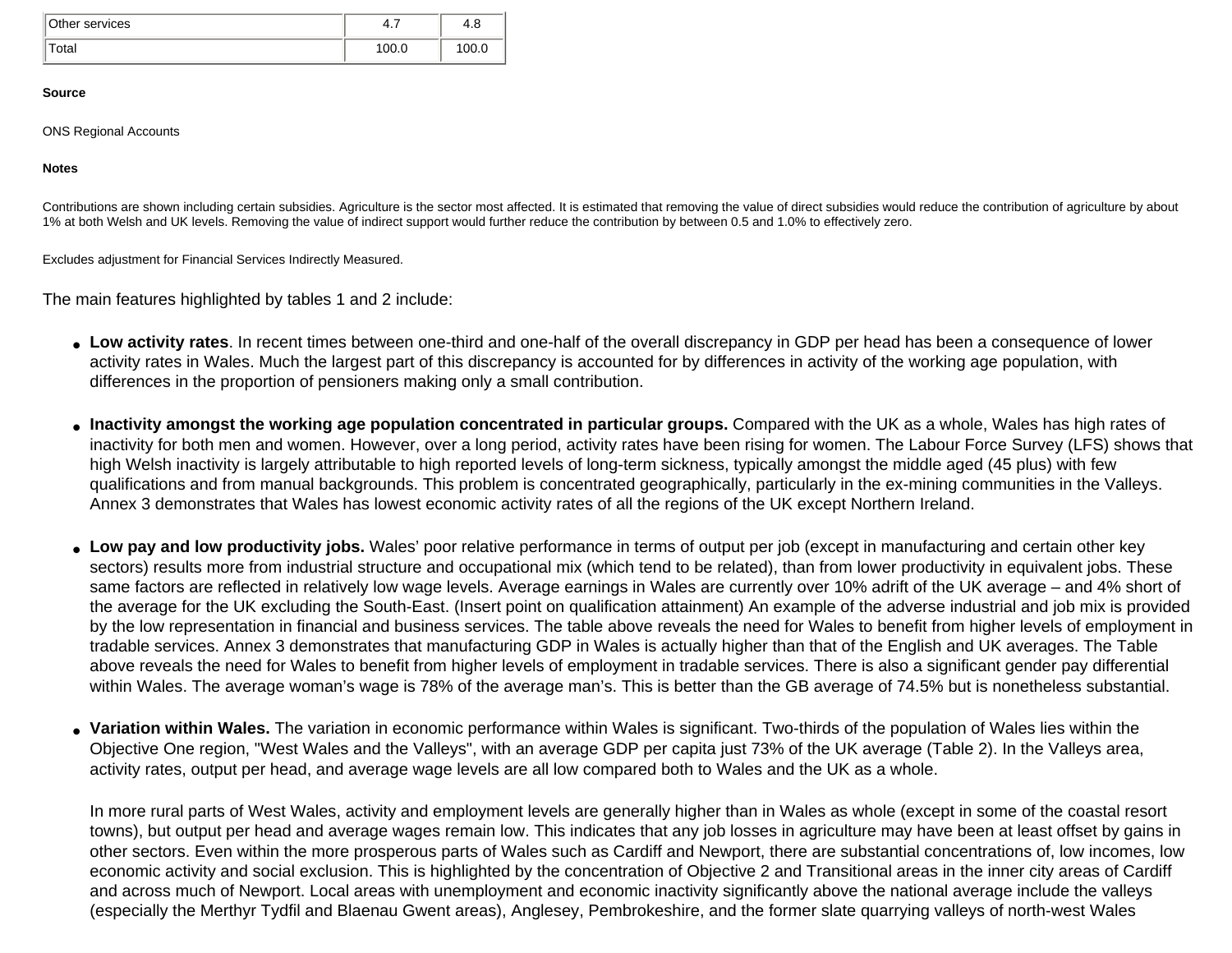• Low business density. Compared with the UK, Wales has low business density and low rates of business formation. There is also some evidence of low levels of innovation. It is not clear whether these factors are simply a consequence of the economic and occupational structure or whether "enterprise culture" factors are affecting the Welsh economy even after allowing for structure. As can be seen from Annex 3 Wales has the lowest level of new VAT registrations as a proportion of stock in the whole of the UK.

A comparison of Welsh performance with that of the regions and nations of the UK also shows that Welsh skills attainment is middle ranking. However, our proportion of the working age population is lowest of all regions except the South West, unemployment rates, whilst only 1% above the UK average (ILO definition) remain amongst the highest in the UK and we continue to lack a sufficient share of Research and Development expenditure.

**Chart 1- The Prosperity Gap**

The chart above shows measures of GDP per head of population, per head of working age population, per head of workforce and per head of employed population.

The first bar, shows GDP per head for 1998 relative to the UK. The second bar, shows GDP per head of working age population. This says that a small part of the GDP gap with the UK (2.5 percentage points out of about 20 percentage points) is explained by the fact that we have a higher proportion of people who do not contribute to GDP because they are retired.

The third bar shows GDP per head of the economically active (employed plus unemployed). The difference between this bar and the previous one shows how much of the GDP gap is 'explained' by working age inactivity (i.e. it is how much GDP per head would increase if activity rates were the same as in the UK and relative average output per person was unchanged). Using the Labour Force Survey measure this would reduce the GDP gap by 5.3 percentage points  $(87.2 - 81.9)$ .

The fourth bar shows output per person employed (productivity). The differences between it and the previous bar show the effects of unemployment. On either measure unemployment explains only a tiny fraction of the GDP gap.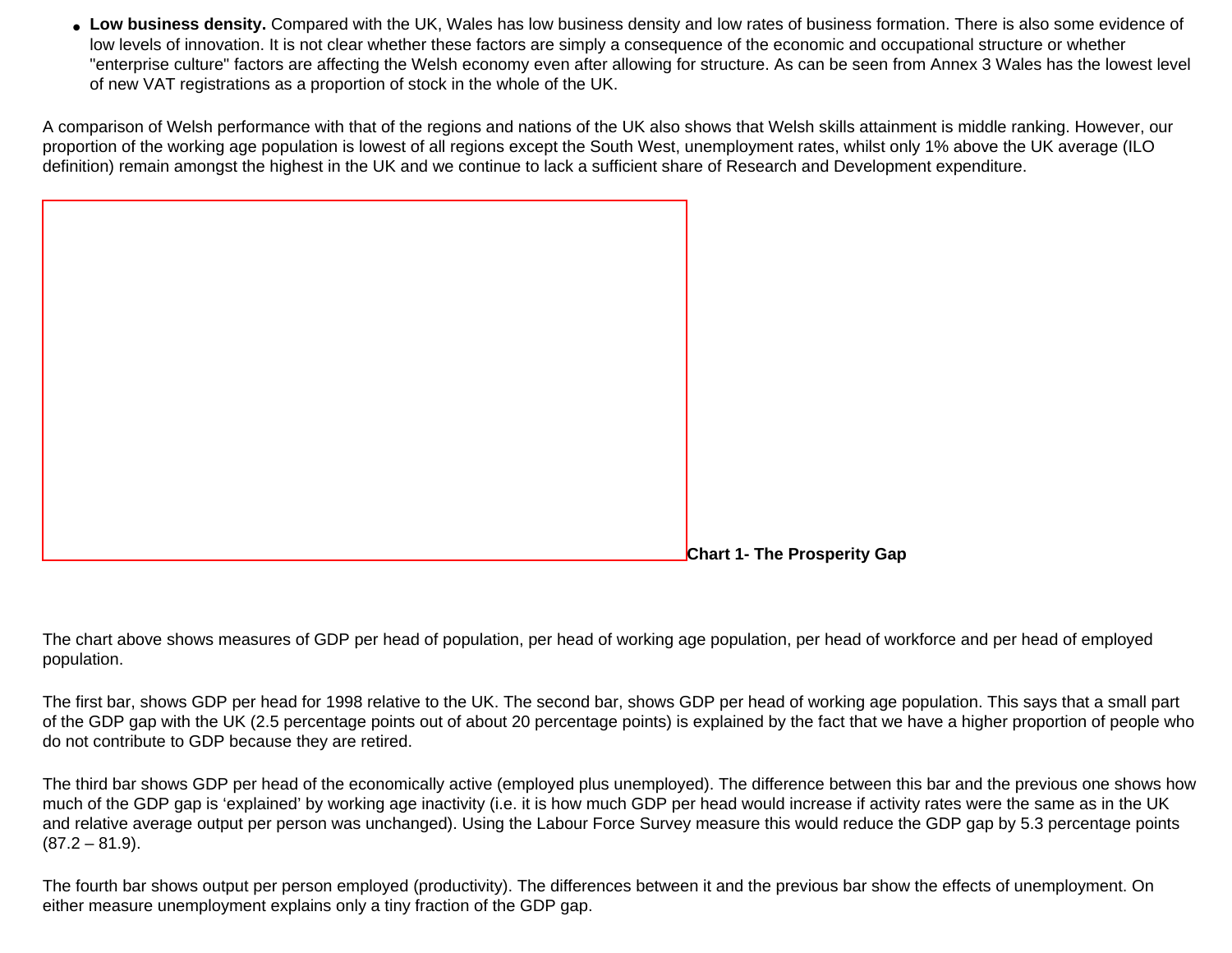Finally the last bar also shows the importance of the productivity gap. Using the LFS measure Wales has a productivity gap of 11.9 percentage points compared to the UK average.

If it were the case either that Welsh employment rates were the same as those in the UK and the additional jobs all were as productive as the current Welsh average, or that output per person of those currently employed reached the UK average and employment rates stayed constant, the GDP gap with the UK would be substantially narrowed. Any policies which raise relative GDP per head in Wales must show their effects through changes in employment rates and/ or productivity growth. Based on the 1998 LFS figures, Wales would need an additional 100,000 jobs to bring economic activity rates into line with those in the UK. Using average Welsh GDP per employed worker this measure alone would raise Welsh GDP per head to around 86% of the UK average.

### **Determinants of Welsh economic performance**

It is important but difficult to distinguish the causes of poor economic performance in Wales from the symptoms. For instance, whilst the industrial structure is an important determinant of low productivity, it is in turn shaped by a number of factors. These include the pattern of natural resources, the location of markets, and the skills of the workforce. However, analysis is complicated by complex economic links (so that, for example, our low business density may itself contribute to a climate unfavourable to business formation) and the importance of inheritance (so that industrial structure can reflect accidents of history as well as more fundamental factors).

In addition to a stable macroeconomic environment, which is a prerequisite, the ultimate determinants of economic performance will include:

- Human capital. Education and training, together with motivation, culture and natural abilities, shape the productive capacity of the population. For various reasons, the "market" is not always well-suited to the role of supplying education and training.
- **Competition & Market Failure.** The general view is that the degree of competition and the openness of an economy to the rest of the world are critical factors in economic success. While competition and the operation of free markets are good for economic development, it can fail to operate properly, and well-targeted remedial action by governments can improve outcomes. The persistence of regional disparities is itself a demonstration of the failure of markets which, if operating efficiently would ensure regional convergence.
- **Natural resources and geography.** Features such as the attractiveness of an area as a place to live and work and proximity to markets play an important role. These are now far more significant than factors such as mineral reserves and the fertility of the land. The perceived peripheral location of much, if not all, of Wales is likely to be an important factor in a firm's location decision, although improving transport links together with electronic communications are reducing actual peripherality (both Ireland and Scotland appear to have overcome their peripheral locations).
- Financial capital. Investment is needed for economic growth to take place. In developed economies, the availability of capital is not usually a constraint on development, although it is sometimes argued that market failures affect particular sectors.
- Social capital. The social context is a crucial influence on a region's capacity for economic development. The existence of a reliable legal framework is important as are attitudes, for example, to labour market participation, innovation and enterprise. These attitudes can be affected by inherited economic and cultural factors leading to either a virtuous or vicious circle of growth or decline. The systems for the creation and transfer of knowledge, in which the public sector inevitably plays a major role, are vital. These intangible inputs of culture, knowledge, trust and enterprise are where the public sector can have an impact on growth.

Technological changes, and other factors that produce changes in the economic structure, do not alter these basis principles. But they can affect the appropriate balance between policies of different kinds.

Developments in information and communication technology (ICT) provide the most obvious current example of technological step change. Such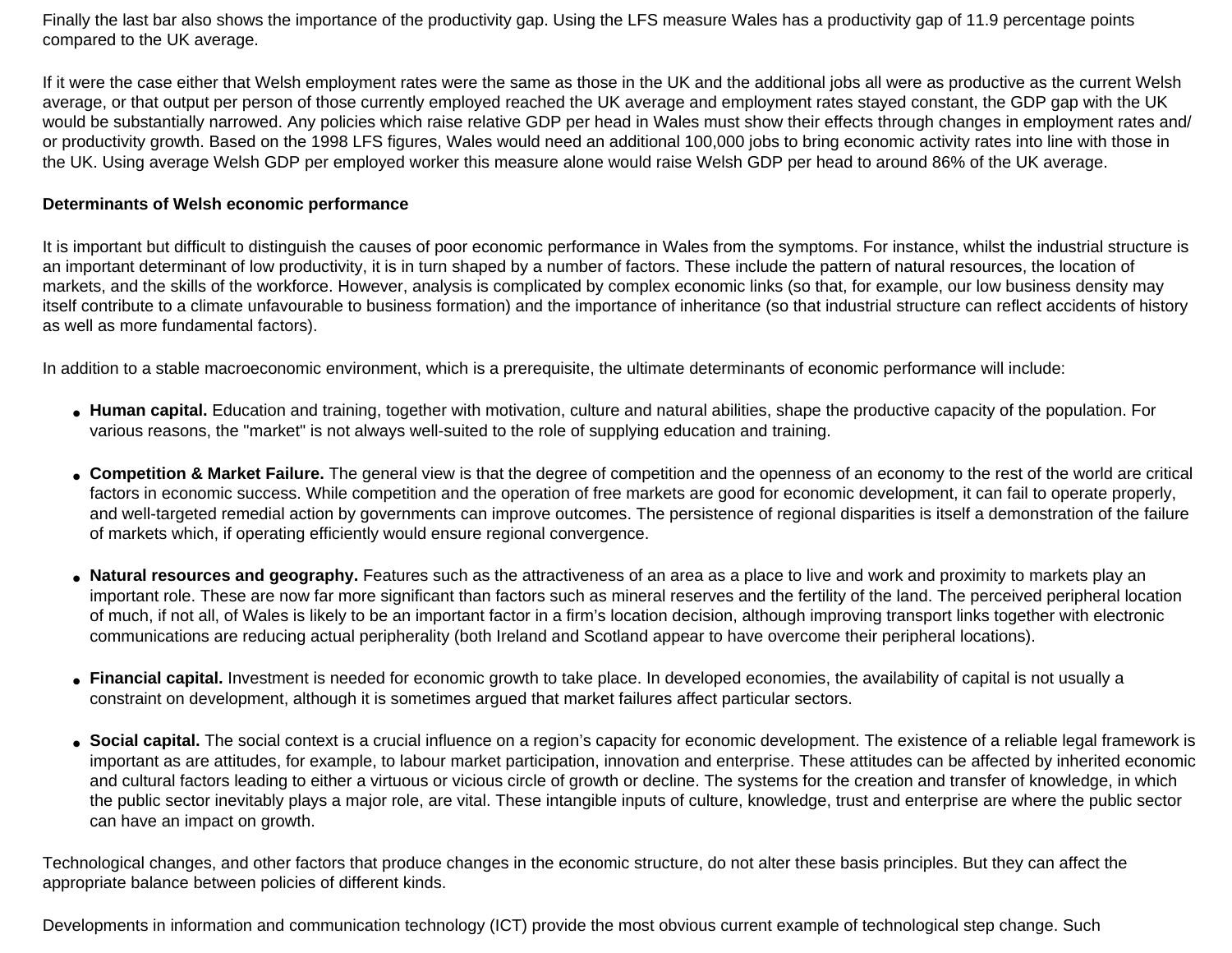developments have direct implications for skills development and might be expected to shift the balance of policy on access towards the provision of electronic data transmission infrastructure.

These developments could, in the future, render policies focused on supporting employment through subsidising property or capital equipment less relevant. In so far as "new economy" companies are more geographically mobile, then the case for enhancing the attractiveness of particular locations (perhaps involving environmental improvements and other regeneration activities) could acquire additional weight. In addition, policies to encourage the development and application of knowledge will become key to economic development in the knowledge-based economy of the future.

### **Planning the for the Future**

We must build on our strengths and address our weaknesses in the light of the economic changes and challenges we anticipate over the next 10 years.

It would be a high risk strategy to try to predict in detail the social, economic and technological changes that will shape the decade ahead. But we can and must take a view on the way in which the world economy will develop and the implications of this development for Wales:

• location will become less of an issue as the world economy is likely to become more integrated through trade, investment and communications. This provides Wales with an opportunity to overcome traditional perceptions of peripherality.

• investment in science and innovation will create ever more products and services, new skills demands, and entirely new industries. The links between business and academia in Wales should become more important.

• the Internet as a business and leisure tool will continue to spread around the world through continued steep falls in the cost of technology and communications, and the creation of both wireless and broadband infrastructures. Communications systems will change radically;

• all societies will need to invest more in education and training to increase the skills of their workforces. These skills will need to be continually updated; Demand for unskilled labour in advanced economies will continue to fall. Up-skilling in Wales must be a priority.

• very large multinational companies will be a key feature of the global economy. At the same time, self-employment and more flexible ways of working are likely to rise, and employment growth will be highest in small companies. We in Wales must harness these trends and ensure that we can help businesses to form and grow.

• the exploitation of knowledge and technology along with high value-added services and manufacturing are likely to be the main economic drivers of the future.

• the share of manufacturing in total output will continue to decrease in advanced economies, though certain manufacturing sectors will grow and the boundaries between manufacturing and services will become increasingly blurred; despite this, manufacturing is likely to continue to be an essential part of the Welsh economy so it is essential that the sector is efficient and modern.

• pressures on resources and the environment will accelerate the trend towards more sustainable technologies, products and processes. The demands of resource productivity require far reaching changes to the way we manufacture and use basic products, such as cars and domestic appliances;

• the growing populations and wealth of emerging economies will create new markets and new sources of competition;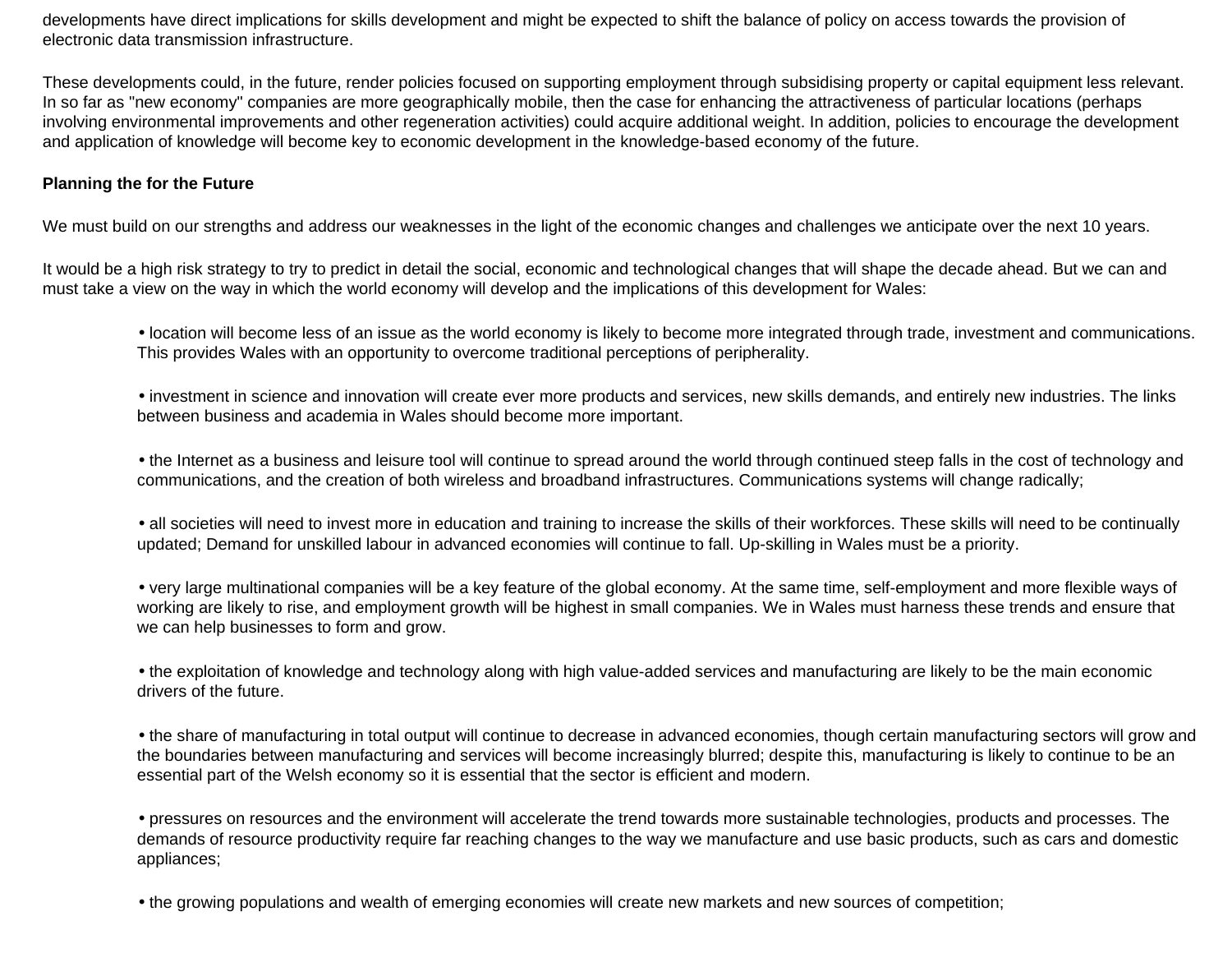• every business in Wales will face new competitive challenges as well as, for many, opportunities to sell in far distant markets. Exports will play a vital part in increasing the demand for Welsh goods and services.

• our population is ageing. Half of the economically active in Wales will be aged over 40 by 2005. This will have an impact on carers, service provision and work-leisure balance.

These trends provide huge challenges for Wales. We are starting from a relatively weak base in a number of these areas while in others we will need to ensure that we make full use of any advantages we may have.

### **3. Our vision**

*Putting Wales First* commits us to creating an enterprise economy. It recognises that this is the key to high employment, the generation of wealth and the provision of high quality public services. If we are to achieve the economic success that Wales deserves we must have a clear path to follow and clear objectives. Our vision for Wales in 10-15 years:

### **Key objectives**

The key objectives of our economic strategy are to:

### *Improve regional productivity* by:

- Ensuring that Wales benefits from new employment in higher value sectors of economic activity.
- Ensuring that Wales has the skills and capacity to adapt to changing requirements and opportunities available in higher value-added services and manufacturing.
- Generating a more enterprising economy where people are willing and able to exploit opportunities.
- Marketing Wales as a world-class location for business and as a destination for tourism, and to develop new markets for our products.
- Providing modern infrastructure.

### *Boost economic activity* by:

- Removing the barriers in the way of those who want to work.
- Overcoming social or economic exclusion and peripherality
- Promoting individual and community empowerment, equality of opportunity, participation and sustainability.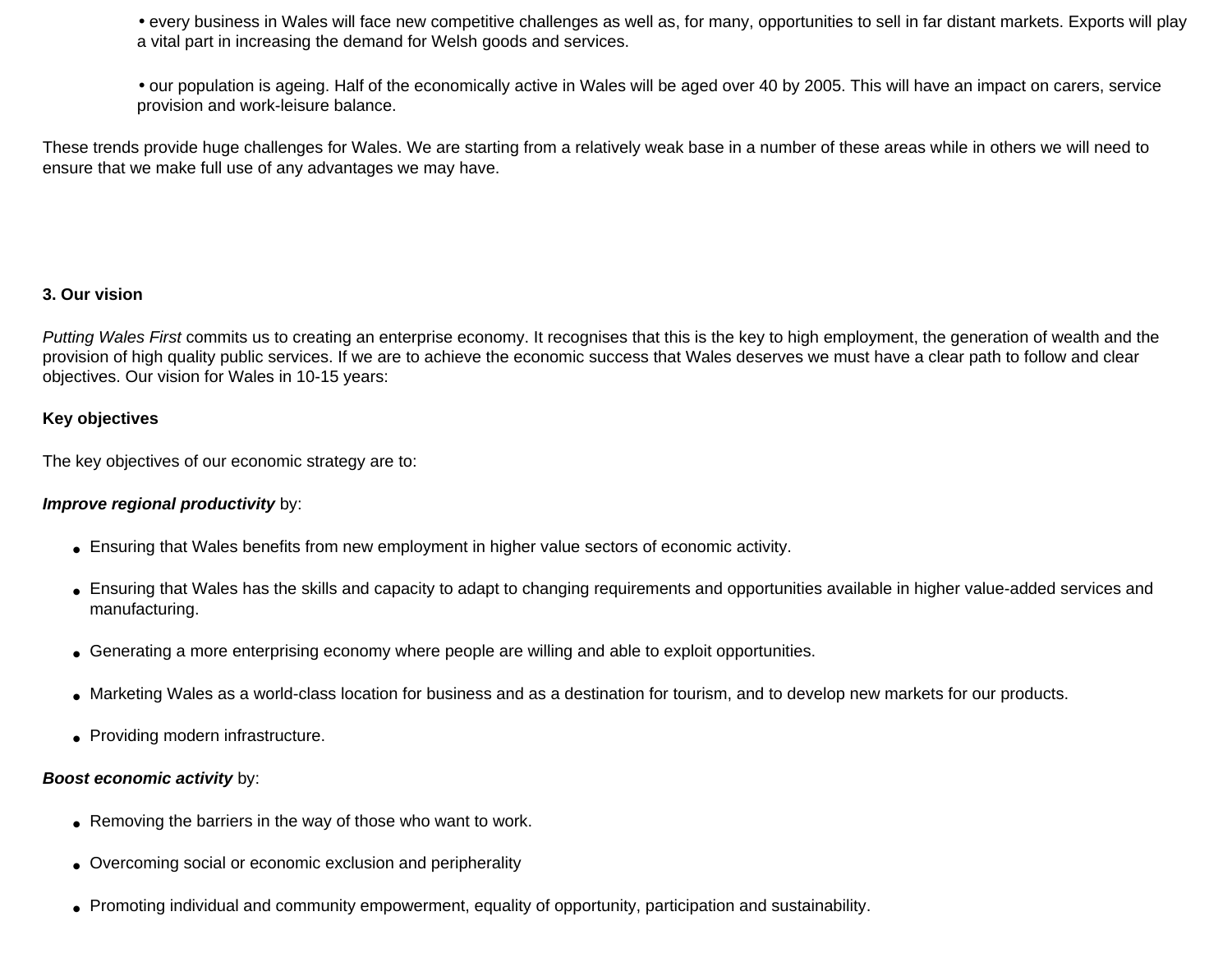### *Ensuring balanced territorial development* by:

- Being committed to minimising the prosperity gap that exists within Wales.
- Promoting spatial planning policies across rural, industrial and urban areas.

### **Key challenges**

In developing our strategy, we need to meet a number of important challenges:

- Sustainable Development can we meet the needs of the present without compromising the ability of future generations to meet their own?
- **Equal Opportunities** are we getting the best out of the talents of all of the people of Wales and rewarding those talents fairly?
- **Tackling Social Disadvantage** how will our proposals contribute to reducing deprivation, isolation and exclusion?

We also need to ensure that relevant public services meet the needs of their customers.

These are the cross-cutting themes to which the Assembly is committed in all it's policy making. These themes are both essential to and dependent on a prosperous future for Wales.

To meet the challenge, key drivers of the strategy will include:

- A New Strategic Clusters Programme
- A Business Birth Rate Strategy
- An Enhanced Export Strategy
- Re- Skilling, entrepreneurship education, and developments in the schools curriculum
- Higher and Further Education innovation linked to business development and increased research and development
- Community Development Programme
- Refocussed Inward Investment Programme
- Strengthened Public/ Private partnerships

### **4. POLICY PRIORITIES**

The demand for an early improvement in the prosperity of Wales means that we simply cannot wait for markets to work. We need to accelerate development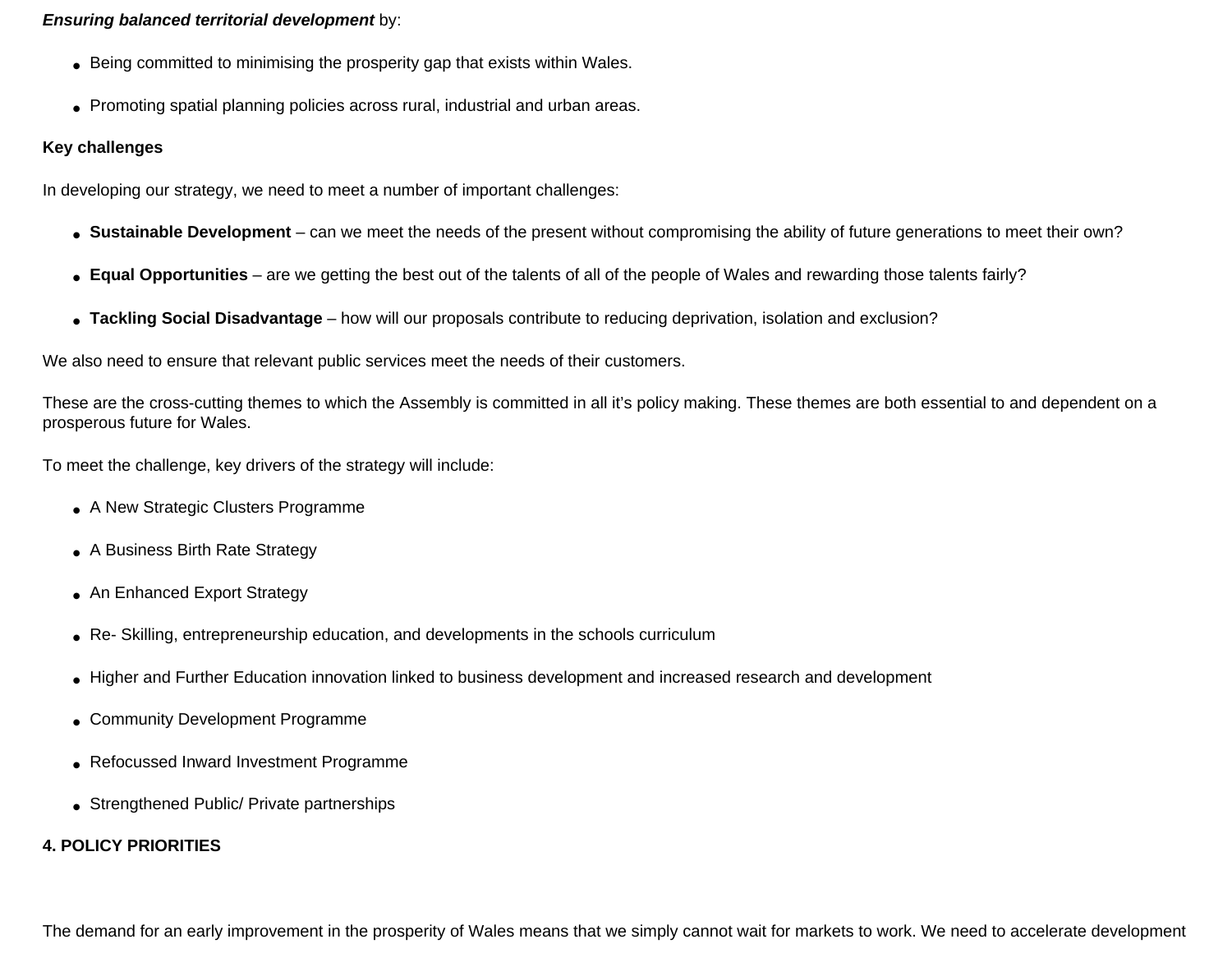and build on current helpful trends.

There is an urgent need for forward thinking and analysis that can identify the broad markets and technologies from which future value can be derived. This is not about picking winners. It is about predicting social and market conditions of the future and then ensuring that Wales has the infrastructure (including social and human capital) to be able to make the most of these opportunities. We will be continuously monitoring trends, research and forecasts and reviewing our view of the future accordingly.

**Skills, training and education**: the Assembly can act to fill gaps in provision, influence content and conduct research. This can be targeted not only on the employed to increase productivity (and wages) but also on the unemployed/inactive to reduce barriers to entering the labour market. Two key issues are reducing the proportion of the population with no formal skills/qualifications and ensuring that people acquire skills or are provided with training to enable them to adapt to changing requirements in the workplace. The education system should instil and nurture work-based skills to ensure that young people are suitably equipped to become good employees or entrepreneurs, promoting the subject choices needed for Wales in the future such as engineering, science and mathematics.

**Employment**- The National Assembly's employment policies will be consistent with European Union "policy pillars"- promoting Adaptability, Entrepreneurship, Employability and Equal Opportunities. Our policies are based on lifelong learning and ensuring that people who want to work can. This agenda is assisted by business support and entrepreneurial policies which will be used to create employment opportunities in growth sectors.

**Knowledge economy/ICT**: our policy here should be to assist start-up and growth firms in emerging markets with skills, advice, finance, etc. where traditional support is lacking (often due to poor information about new products and markets). Infrastructure is another area which may require Assembly support, for example science parks, digital networks, incubator units building on successful projects in places such as Swansea and Bangor. This could help in the creation of clusters of "new economy" industries.

**Innovation:** Wales does not have a good record in this area and assistance could be aimed at encouraging innovation including research and development (by providing training, advice, reducing costs of entry/exit), existing firms to grow (identifying markets, reducing recruitment & training costs) and encouraging inward investors.

**Entrepreneurship**: We need to back talent and those people with ideas by providing the support structure. This support needs to be focused on those individuals in businesses with growth potential in high value-added industries. Nurturing entrepreneurship will entail a cultural shift, as well as improving the business environment for new and developing businesses, we need to ensure that cultural change begins early, in the schools.

**Sites and Premises:** The severe shortage of commercial and industrial property at competitive rents in parts of Wales can inhibit economic development, for example by restricting the speed of response to inward investment opportunities.

There are also a number of more general areas where policy could be targeted to encourage economic activity and improve competitiveness. Policies to improve the environment (to make Wales an even better place to live), to offer incentives to locate business in Wales, to improve health, develop transport infrastructure and to ensure that the spatial planning framework is business-friendly could all play a part.

### **Policy Priorities**

Closing the Regional Productivity Gap

Sector Specificity and Clusters

Education, Training & Skills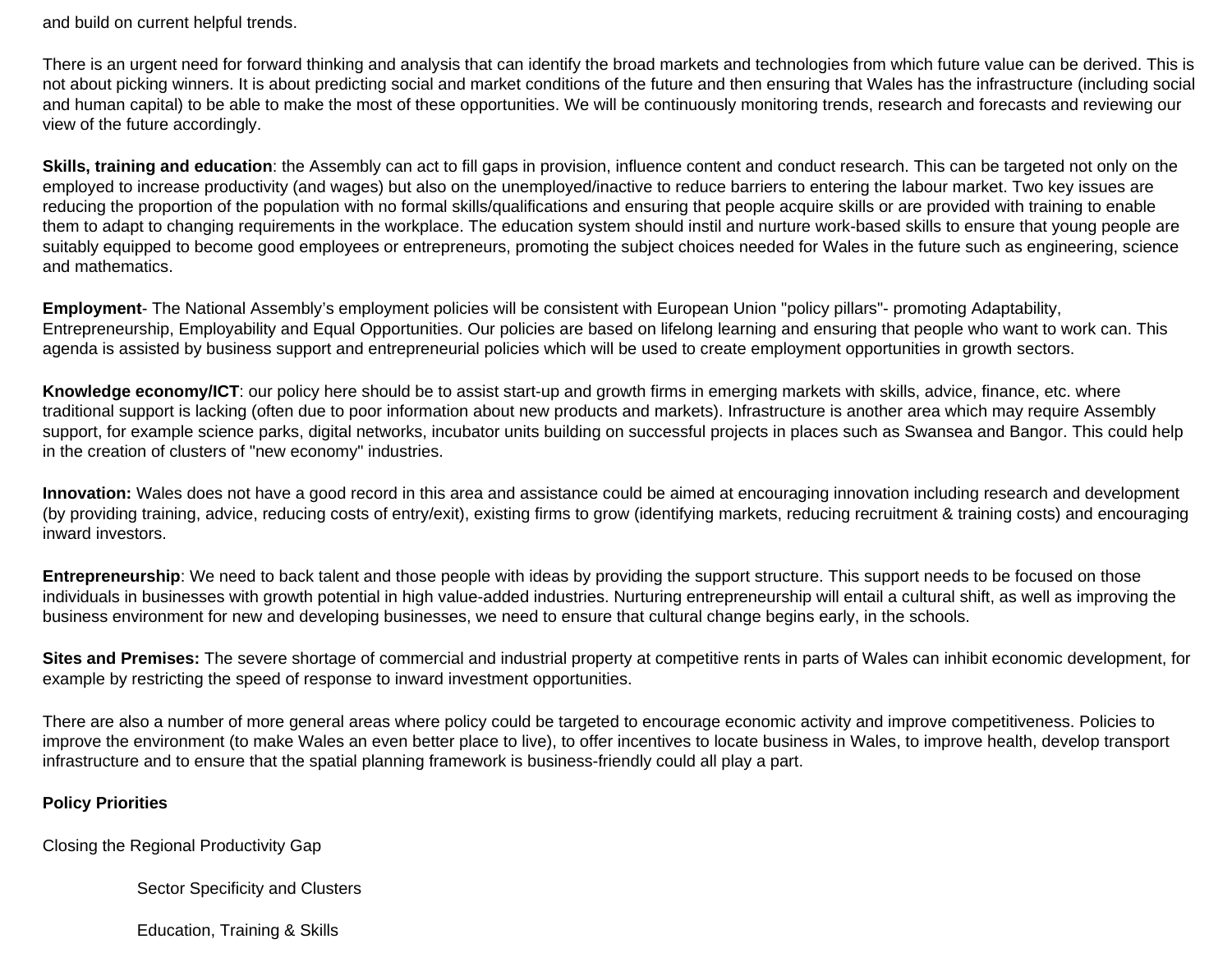### Entrepreneurship

Internationalisation

**Infrastructure** 

Tackling the Activity Gap

Employment and economic activity

Community Regeneration

### Ensuring Spatial Balance

The policy priorities outlined above are the main areas where the Assembly and its partners can have an impact on the economy of Wales. These priorities are important to all. But the priority they are accorded may vary from place to place according to the structure and needs of the local economy. Also, the relative importance of each of the priorities is likely to change over time as particular needs become more pressing or are addressed. Beyond this, there is also a need for major cities, towns and rural regions to develop their own vision for their long term future which could form the framework for local action from the relevant agencies. The local authorities have a key role to play using their new community planning powers.

These measures are a mixture of existing policies, current proposals, options for new policies or refocusing of existing ones. The implementation of these policies will fall to a range of organisations including the Assembly, ASPBs and local government.

Public policy intervention in this context needs to be justified in terms of its contribution to overcoming the two fundamental causes of the prosperity gap.

## **4.1 CLOSING THE REGIONAL PRODUCTIVITY GAP**

### **4.1.1 Sector Specificity and Clusters**

*Objective: To ensure that Wales benefits from new employment in higher value sectors of economic activity.* 

To ensure that we make optimal use of our resources for economic development, we need a sectoral dimension to our economic plan which identifies potential key industries of the future. Some industries have been identified as being of global importance in the future:

There are a number of these sectors in which Wales has or can gain some form of competitive advantage and which we see as helping to drive future economic growth. These sectors include;

- Aerospace,
- Medical & diagnostic equipment and products,
- Biotechnology, e.g. organic semiconductors; Bio-electronics; Bio-metrics;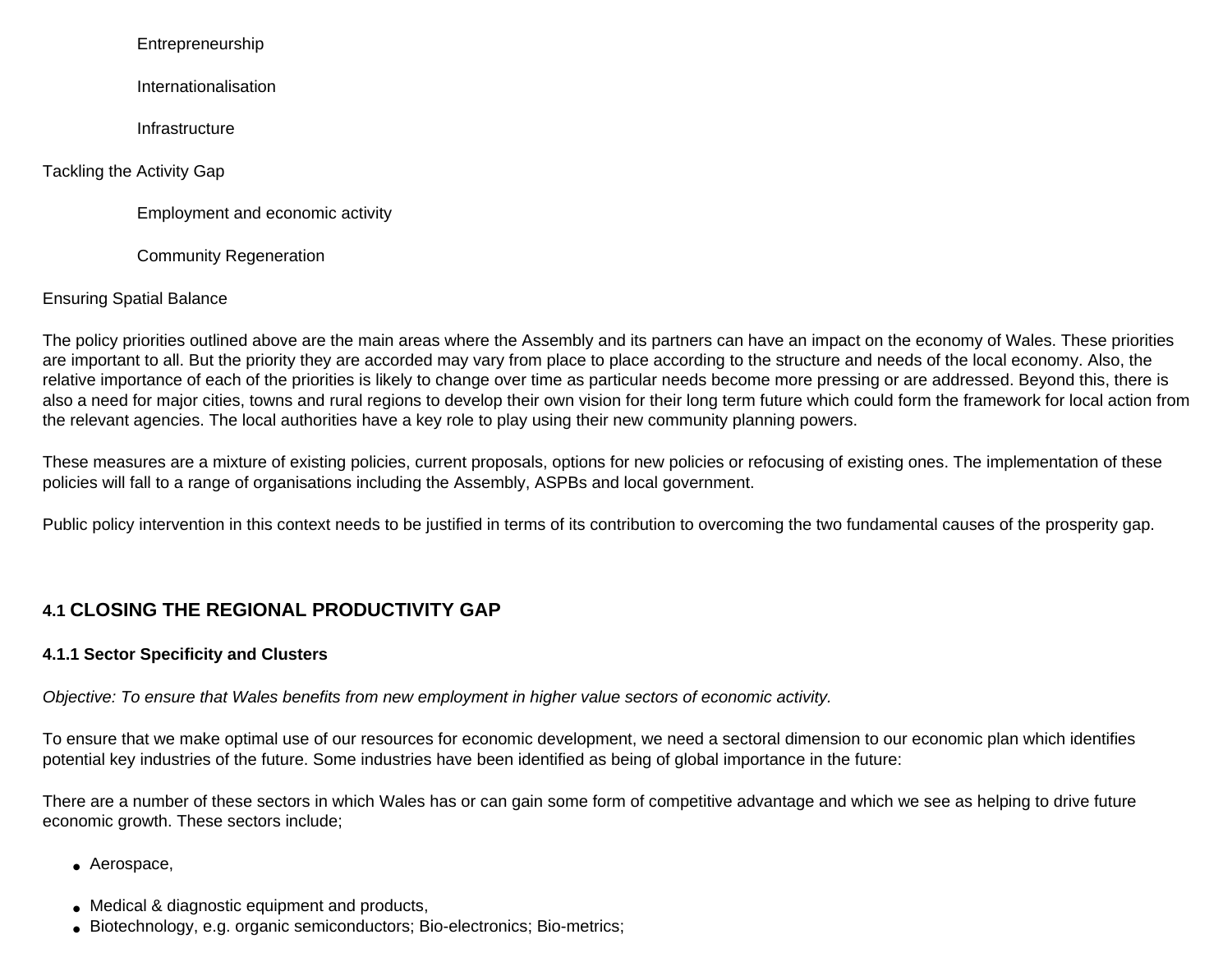- Renewables,
- Environmental services,
- Telecommunications. e.g. Peta/yotta bit routing devices;
- ICT/software. e.g. Wearable computing; Robotic agents; Display technologies; Battery components; Quantum computing.
- Customer contact centres,
- Optronics.
- Niche tourism
- Media, creative and culture related sectors.

These sectors are important because they are high value-added and knowledge intensive. In addition, location is not an important factor for many of them.

A recent report identified a number of these sectors as being an important feature of the Welsh economy. The geographical spread of the industries involved is uneven, however.

Certain sectors emerge as strategic clusters. For example media and broadcasting is identified as a sector with potential especially in the Cardiff area where the industry is well networked. It is also important in Caernarfon. Wales is also strong in a number of more established sectors such as metals, automotive components, electronics, plastics and agriculture and food. These are sectors where modernisation is particularly important. We should build on them by establishing Wales as a centre of excellence for manufacturing.

We are also particularly well placed to exploit the excellent natural environment of Wales to attract visitors, as a resource or as a means to develop growth industries such as renewables, high value-added agriculture, sustainable processes, products and technology and a range of leisure and business activities related to the environment. These industries will be of real significance to rural Wales. The markets are potentially enormous:

The essence of a cluster strategy is the effective combination of two characteristics – identifiable expertise (derived from existing higher and further education or production experience), and market potential. Seeking to build clusters on one without the other simply will not be effective. For example, Wales has considerable experience and expertise in coal extraction. But there is little market potential in a declining sector although Wales could conceivably capitalise on this experience through consultancy or training for others. Similarly, there is considerable market potential in software engineering, but relatively little established expertise in Wales. So developing a software cluster would then be a long-term venture, requiring significant prior investment in skills development.

The WDA cluster development strategy is the main policy tool at the moment though Wales Trade International is seeking to establish links between Welsh Small and Medium-sized Enterprise (SME) clusters and similar clusters overseas. The National Assembly will also be exploring the possibility of fiscal variation for certain key sectors with both Brussels and Westminster.

We believe that a strategy developing spatial clusters is important for the future of Wales. This will be linked closely to the planning framework and local circumstances.

The National Assembly plans to build on this pioneering work by working with the Agency to establish industry-led Cluster Groups to ensure dynamic policy making, project development and delivery for the key growth sectors of the Welsh economy. Strategic clusters will be identified to build on existing strengths and to take maximum advantage of market and technological opportunities in order to add value to commercial activity in Wales. Early actions will include mapping existing clusters, a strategic review of future markets and technologies and the development of five-year action plans for each cluster. We will arrange for this work to start during the consultation period and for early results to be fed into the final strategy.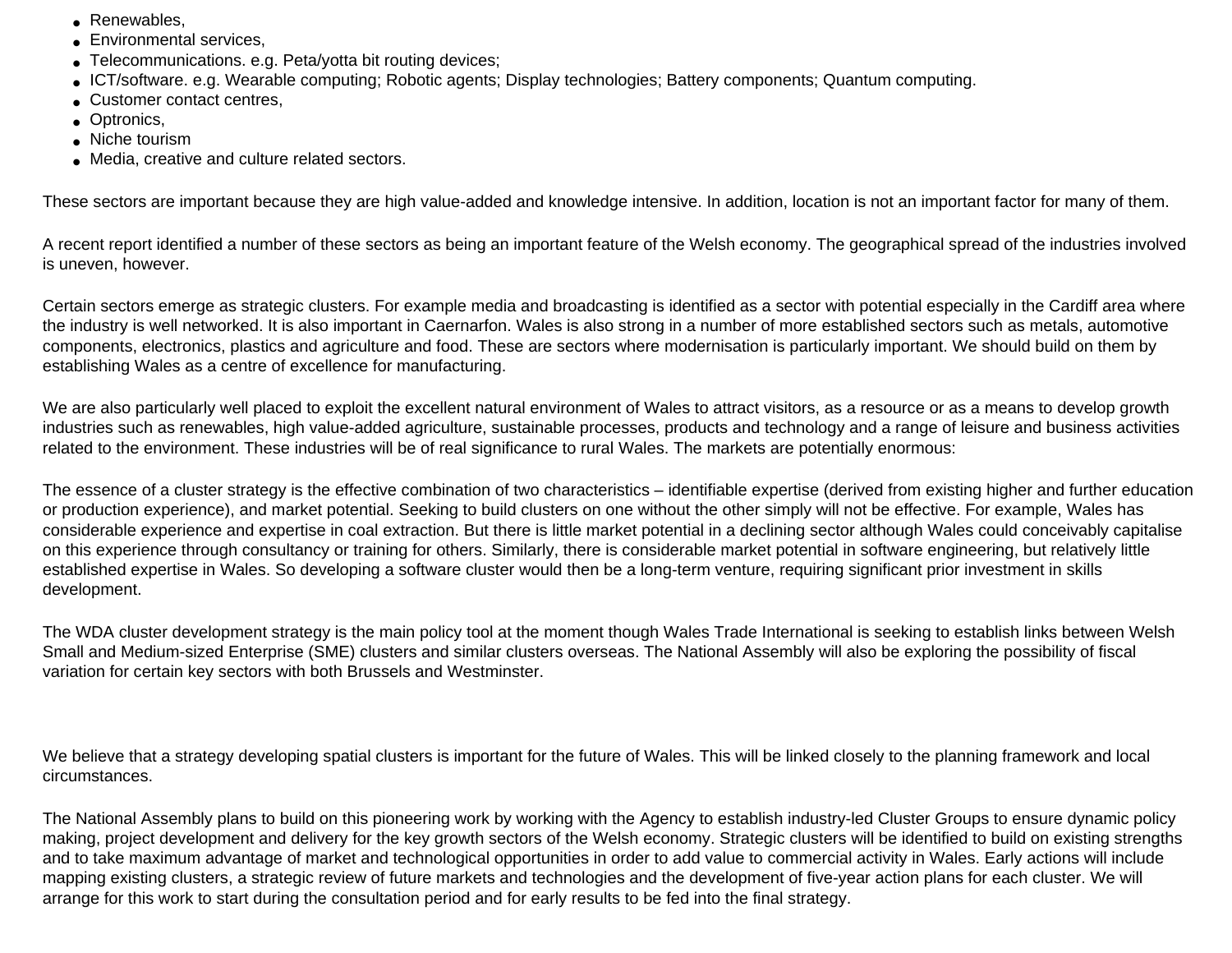Example: Potential Measures to Grow Renewables

### **Sector and Cluster support: An Exemplar**

**A recent report commissioned by the National Assembly, looking into the potential for renewable energy sector, makes a number of proposals for the development of the sector and for potential cluster development, proposals include:** 

- 1. **Support and encouragement for local authorities and local action plans to help them to formulate their own renewable energy development strategies and targets and to help them to include renewable energy in an appropriate way within their structural funds proposals.**
- 2. **Provide capital support to the establishment of demonstration small and medium scale biomass generation plants utilising Welsh developed advanced thermal conversion technologies.**
- 3. **Support the preparation of the forestry and agricultural sectors for new opportunities that will arise from the emerging biomass technology and support the establishment of biomass fuel supply chains.**
- 4. **Support initiatives that help businesses (and especially SMEs) prepare to form part of the renewable energy supply chain, including training and research and development activity.**
- 5. **Support initiatives that ensure that new buildings, business parks and other infrastructure are built in a sustainable manner utilising renewable energy sources wherever appropriate.**
- 6. **Support high profile demonstration/educational projects such as the development of Baglan Bay Energy Park.**
- **The report also calls for the creation of a Sustainable Energy Agency to help provide focus, assistance and co-ordination.**
- **A reduction in reduction in Business Rates or in corporation taxes for the renewable energy sector which could provide a significant incentive to attract and develop renewable energy in West Wales and the Valleys areas during 2000 – 2006.**

### **4.1.2 Education, Training & Skills**

*Objective: Ensure that Wales has the skills and capacity to adapt to changing requirements and to improve productivity and wages.*

The foundations for future employability are laid in schools which provide pupils with the basic work and life skills. Much of the adult skills agenda will be driven forward by CETW with an essential contribution from the higher and further education sectors. The Republic of Ireland's experience is particularly relevant here as they invested in skills, especially of young people, over a prolonged period and are now reaping enormous rewards.

Training is not only important for the young and those in work. Higher skill levels will also help the unemployed and the inactive to return to or enter the labour market. Processes should be created to ensure that investment in education produces additional economic benefits. Priority will be given to:

● **Raising basic and generic skills** - issues include the relatively high proportion of people with little or no qualifications and a lack of basic employment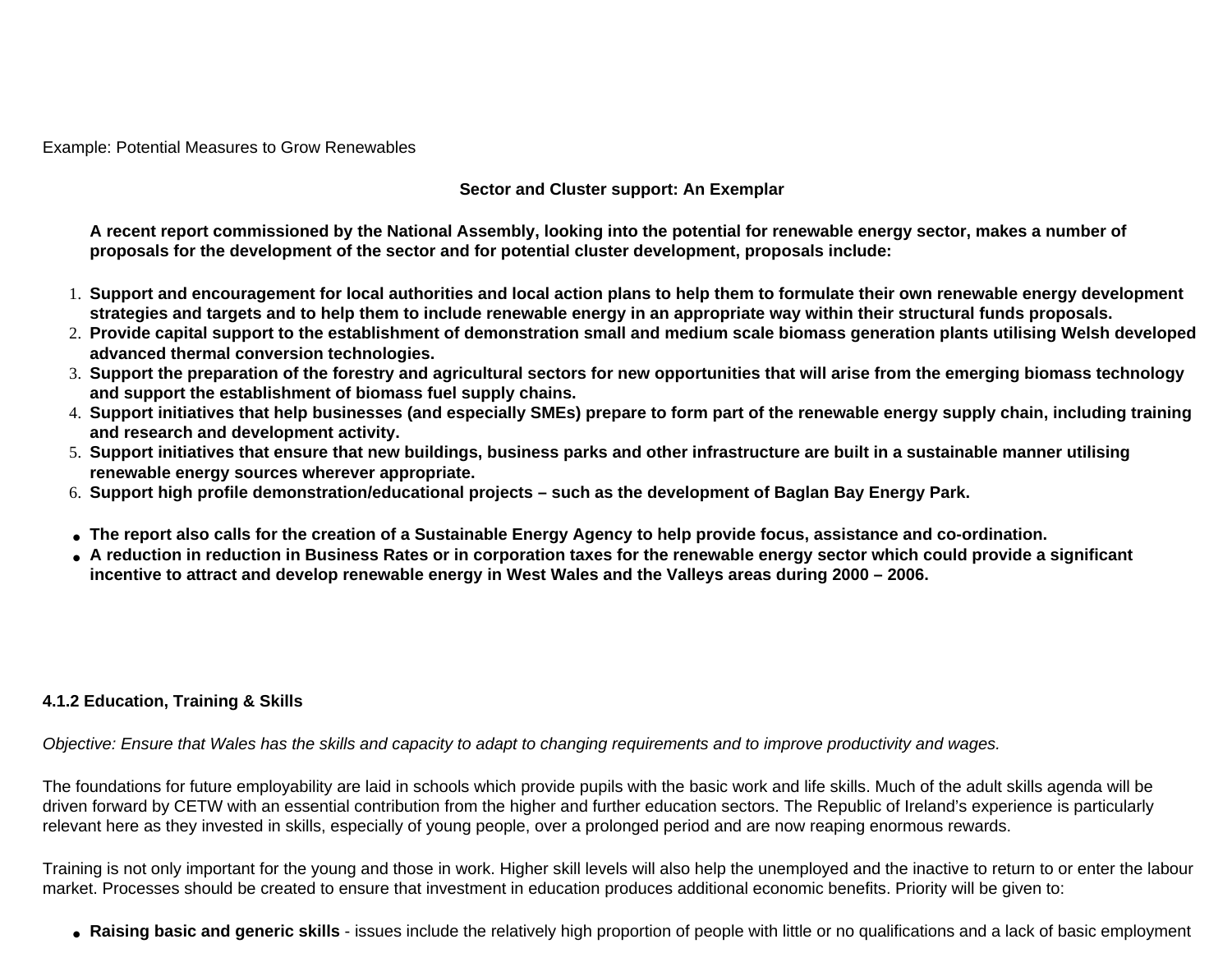skills such as literacy, numeracy and ICT. Policy will focus on:

- Strengthening links between industry and schools, perhaps through a new scheme to encourage firms to sponsor schools are potential models.
- The introduction of a Welsh Baccalaureate to broaden the skills and knowledge of school leavers.
- Ensuring adult numeracy, literacy and basic skills programmes can be delivered flexibly online and via employers.
- Implementing the Skills Task Force recommendation for free tuition to Level 3 for all.
- Boosting vocational skills ensuring that employees (and future employees) are equipped with the key skills that business requires is essential (such skills include management, communication, IT, problem-solving and languages). Addressing skill shortages in areas such as management skills is also important. Action here will result in us:
- Expanding modern apprenticeships and providing programmes for the provision of links into the world of work.
- Implementing the Skills Task Force recommendation of a centre of excellence for management training to develop current and future managers.
- **Promoting lifelong learning** 80% of our 2010 workforce are already in jobs. We need to ensure that their skills and knowledge are regularly updated. This will require a culture change and is a long term objective.
- **Increasing adaptability** skill requirements change over time as a result of changing technology, new ways of doing business, new opportunities and new products. We must ensure that our programmes are regularly reviewed for continuing relevance and modified in the light of important changes.
- the lifelong learning agenda needs to ensure that people have the skills and confidence to be adaptable and enterprising.
- Entrepreneurship should be introduced to mainstream activity in schools and colleges as recommended by the Entrepreneurship Action Plan Implementation Plan (EAPIP).
- **Promoting innovation in further and higher education and exploiting their knowledge base more effectively**: these sectors play a central role in producing highly qualified people. They provide a significant part of the advanced technology base of a region, attract research and development and inward investment and are a key source of technology and advice for indigenous companies. They have the potential to act as a significant source of new companies with growth capability. We will:
- Promote entrepreneurial activity in higher and further education
- Create a fund to back innovation projects with private sector.
- Promote closer links between industry and higher and further education.
- Strengthening the science and technology base in Wales: this links to both industry and higher education. We need to develop the research capability in education – potential for new clusters, attracting new firms, and providing well-qualified researchers and scientists. Action here will focus on: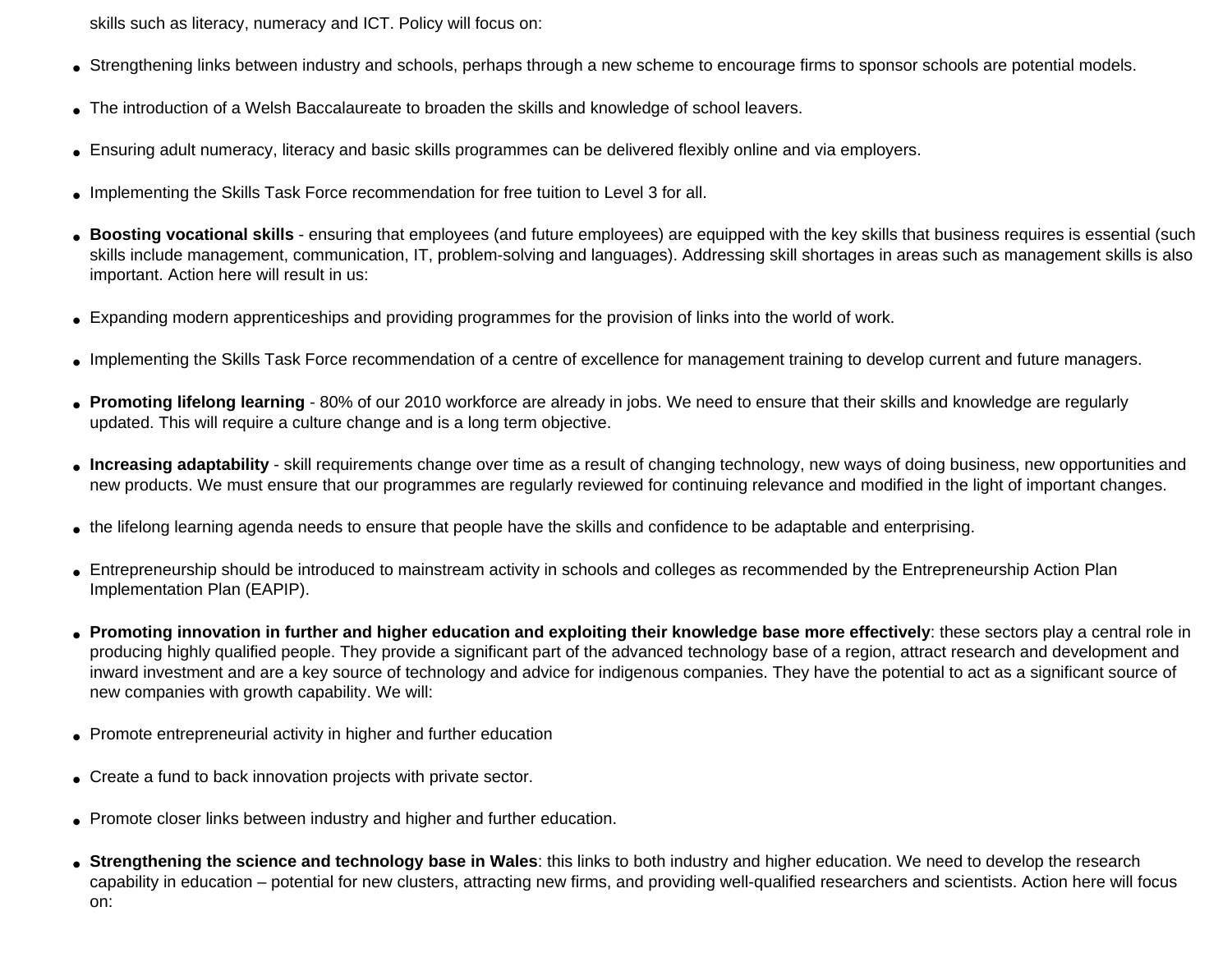- Facilitating early development in schools through changes to the national curriculum
- Ensuring that funding is targeted on supporting these aims.
- Business support measures are used to attract commercial R&D.
- Introducing technology schools to improve workforce skills where there are skills gaps (e.g. technician, intermediate skills).
- Creating technology centres in universities to act as magnets for funding, talent and projects and would be able to reap economies of scale.

### *4.1.3 Entrepreneurship*

*Objective: Generate a more enterprising economy where people are willing and able to exploit opportunities.*

The Welsh Development Agency, CETW and the higher and further education sectors will have a major role to play in the drive to create an economy and society that attaches real value to entrepreneurship. Important strands in our programme of action will include:

- **Transforming attitudes** we need to raise awareness of the importance of entrepreneurship and the opportunities it can bring. The Entrepreneurship Action Plan recommends:
- developing a national awareness campaign to generate more positive attitudes and perceptions towards entrepreneurship within Wales, leading to development of new entrepreneurial activity.
- promoting entrepreneurship as part of careers guidance and subject choices in the school curriculum.
- providing potential entrepreneurs with a taste of enterprise in a safe environment.
- **Sharpening business support** The EDC's proposals for strengthening business support would rationalise the existing network of services and provide enterprises with easy to reach and use services which are largely demand-led. Building on this:
- We need to continue to support those existing businesses and sectors with a future in Wales to help them innovate, modernise and stay competitive (e. g. the advanced electronics and automotive sectors).
- Fiscal variations (where possible), business rates and grant aid (especially RSA) must be targeted to support business development priorities.
- **Promoting growth firms** Wales tends to create fewer firms for its size than other areas of the UK and fewer firms grow into medium or large enterprises.

Putting Wales First commits us to implement a birth rate strategy for new businesses as recommended in the Entrepreneurship Action Plan to increase the rate of new firm formation in Wales to a level closer to the UK average.

Research, especially from the USA, has shown that much of recent employment growth is generated by small businesses. Therefore, it is essential that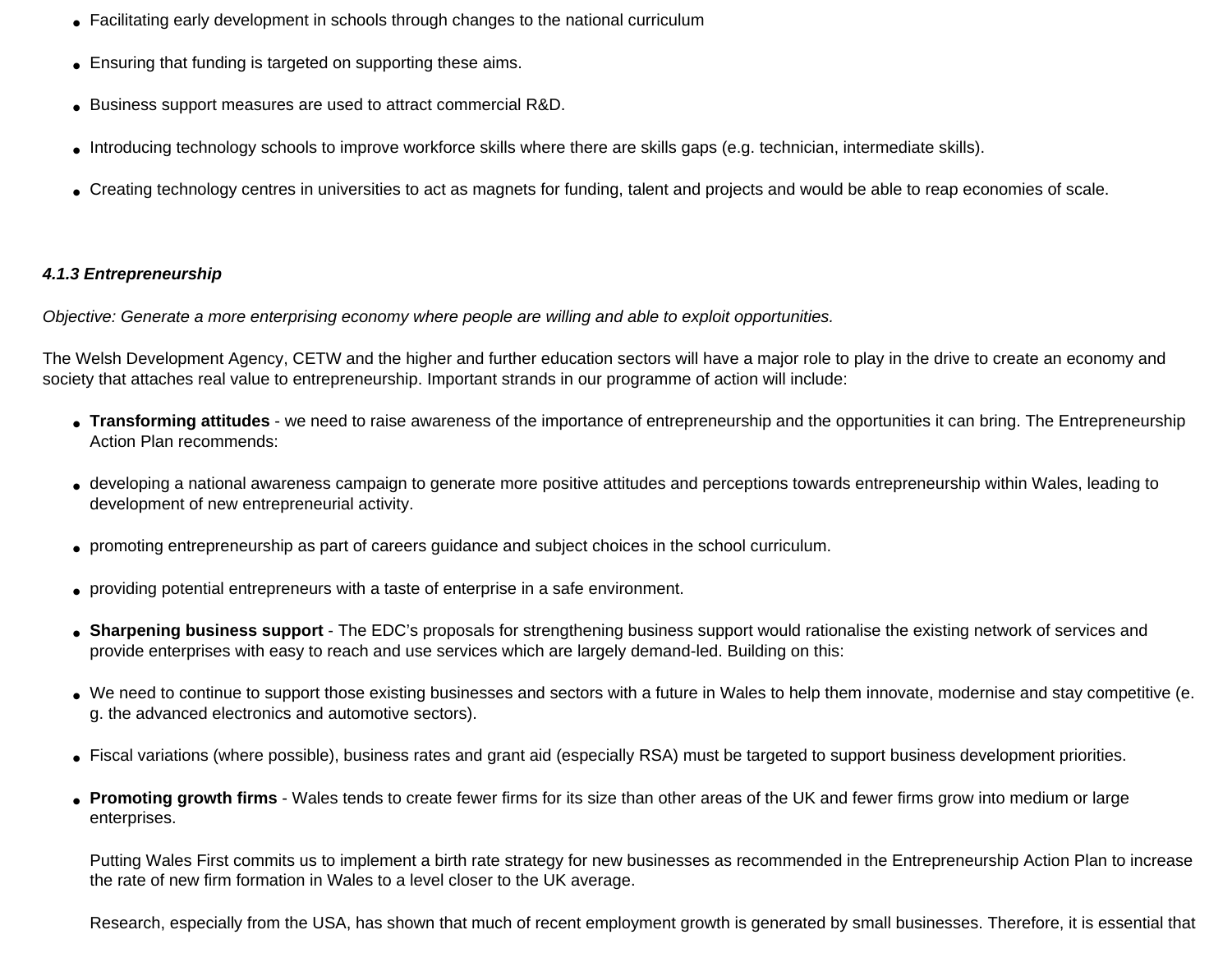enterprising small firms with growth potential are allowed and encouraged to grow. Estimates suggest that up to 15% of small Welsh businesses have the potential to grow and develop. We must therefore:

- Remove barriers to growth by providing appropriate finance (currently being addressed by Finance Wales), marketing information and skills (WDA, Business Connect and the private sector) and the ability to recruit and retain skilled people (support for graduate recruits, help with recruitment costs, job subsidies).
- Promote incubator units and funding for small and micro-businesses to help overcome start-up costs.
- Use projects such as Fast Growth 50 to identify growth firms. Singapore, for example, identifies and supports "Promising Local Enterprises".
- **Supporting new products and new ideas** we need to encourage people with new ideas or products to turn them into commercial ventures. The existing actions we can focus on are:
- The Wales Innovation Fund which provides venture capital investments up to £500k.
- The WDA programme to create innovation centres across Wales (technium centres) to encourage research, innovation and business development.
- They are also working to promote commercial research and development which may have links with Assembly schemes and HE/FE spinouts.
- **Reducing barriers to trade** We also need to consider measures that reduce unnecessary regulations and restrictions to business activity and encouraging competition and competitiveness in Welsh firms. The impact of the environment, business rates, taxes, red tape and paperwork. on business must be considered. The Assembly is working to ensure that the planning system supports our economic aims and is not seen as a burden by business. The National Assembly is also pursuing fiscal variations that could improve the environment for businesses in Wales

Much of this agenda is not devolved. However, the Regulatory Reform Bill (which is currently at the Committee stage) requires UK Ministers to seek our consent for any deregulation proposal affecting our powers, and to consult us on any such order affecting Wales, whether on a devolved matter or not. It also gives us the power to issue statutory codes of practice to ensure that enforcement authorities carry out their duties in the fairest and most transparent way. The Bill therefore gives us proper input into the deregulation process for the first time.

### *4.1.4 Internationalisation*

*Objective: Market Wales as a world-class location for business and as a destination for tourism, and develop new markets for our products.*

The Welsh economy is heavily influenced by trends elsewhere, particularly Europe and the rest of the UK but also throughout the world. We are affected by economic and industrial trends, changing tastes and government policy. Wales will not prosper by serving the domestic market alone in a world served by global companies producing products and services for the global consumer.

Internationalisation of our business sector will be encouraged by:

- **Branding** of Wales as a location for both business and tourism. This requires two different strategies. Firstly to market Wales as a dynamic economy and ideal business location. Secondly to market our environment, attractions and leisure facilities to tourists. Current initiatives that we can develop are:
- Wales Trade International which is charged with establishing a brand for Welsh products.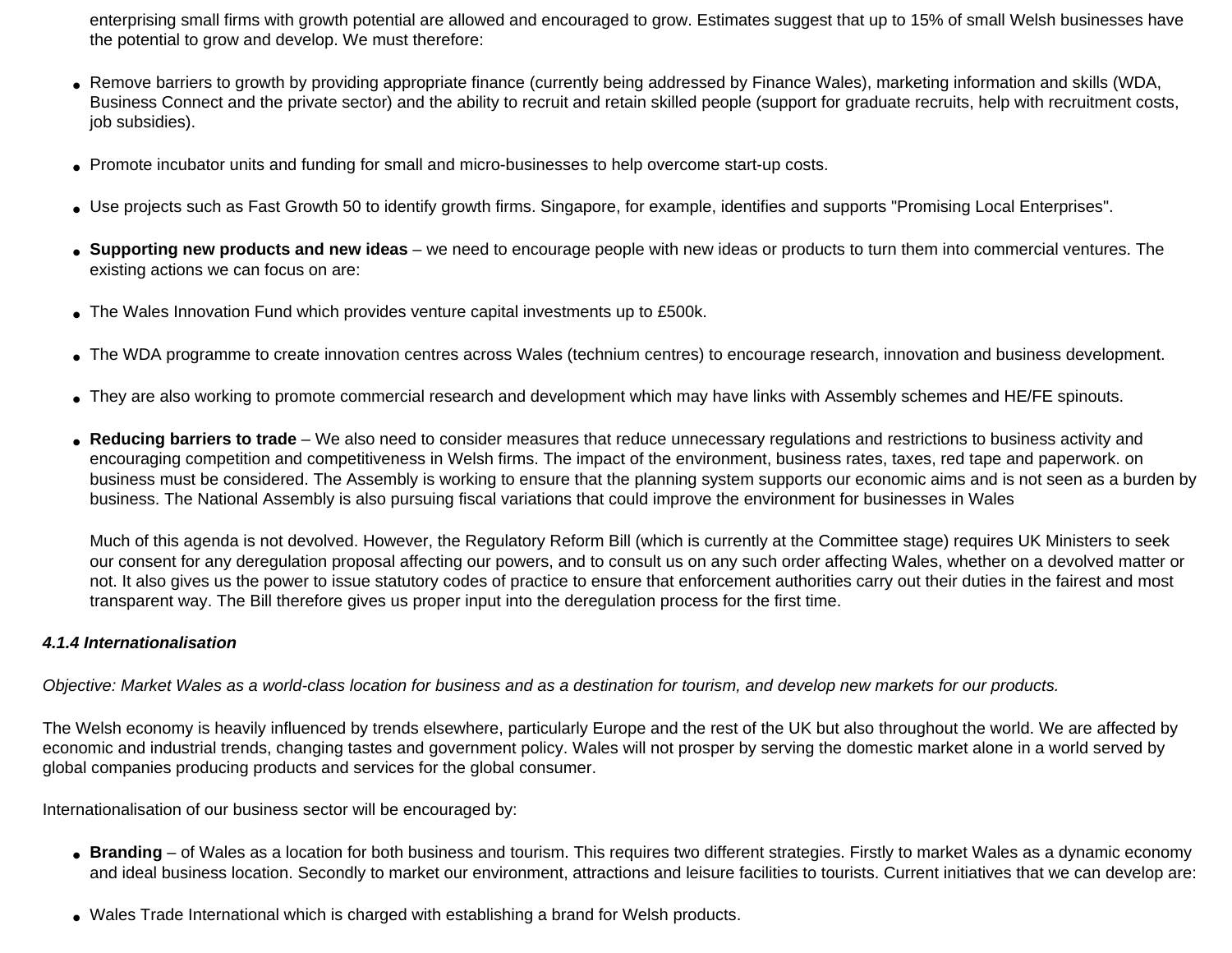- WDA inward investment marketing.
- Promotionof Wales as a tourism destination via the WTB strategy "Achieving our Potential".
- **Internationalisation of companies** this can be achieved through building on policies to :
- promote sector "cluster" groups of companies which exchange information, bid together for contracts, share experiences, etc.
- organise seminars and workshop programmes.
- undertake one-to-one meetings with experts trading in overseas markets.
- Offset Business Opportunities a requirement of some national governments that offshore defence contractors reciprocate business awarded by making investments and/or purchases of an equal value;
- Use Welsh Export Awards to help raise the profile of exporting and provide marketing incentives.
- **An export strategy** Wales Trade International are developing a widely owned framework within which Team Wales' efforts can be focused to best effect through a variety of activities including:
- Seminars, workplace visits, identifying opportunities, trade missions, joint ventures, market intelligence, publicity, etc.
- Inward investment Refocusing inward investment. The inward investment effort is led by the WDA but involves a range of economic organisations including training organisations, local government and the Assembly. Key policies and actions include:
- targeting inward investment in tradable goods and services
- encouraging Welsh suppliers to meet global standards, including meeting the needs of inward investors in Wales.
- ensuring adequate infrastructure and business premises to meet their needs.
- developing bespoke packages of support relevant to business needs (such as recruitment, training, supply chains) and local opportunities.
- **Networking** there are a range of networking issues from technical/ICT to human contact. Actions include:
- Accelerating the use of electronic commerce throughout Wales to access and serve external markets, supporting the export potential of companies through benchmarking and by demonstrating opportunities to non-exporting companies in exporting sectors.
- Capitalising on representatives overseas and in Wales to help Welsh companies to identify and exploit new opportunities for collaboration and commercial development.
- WTI will significantly increase the number of subsidised trade missions designed to assist small and medium enterprises explore the sales opportunities for their goods and services in selected overseas markets.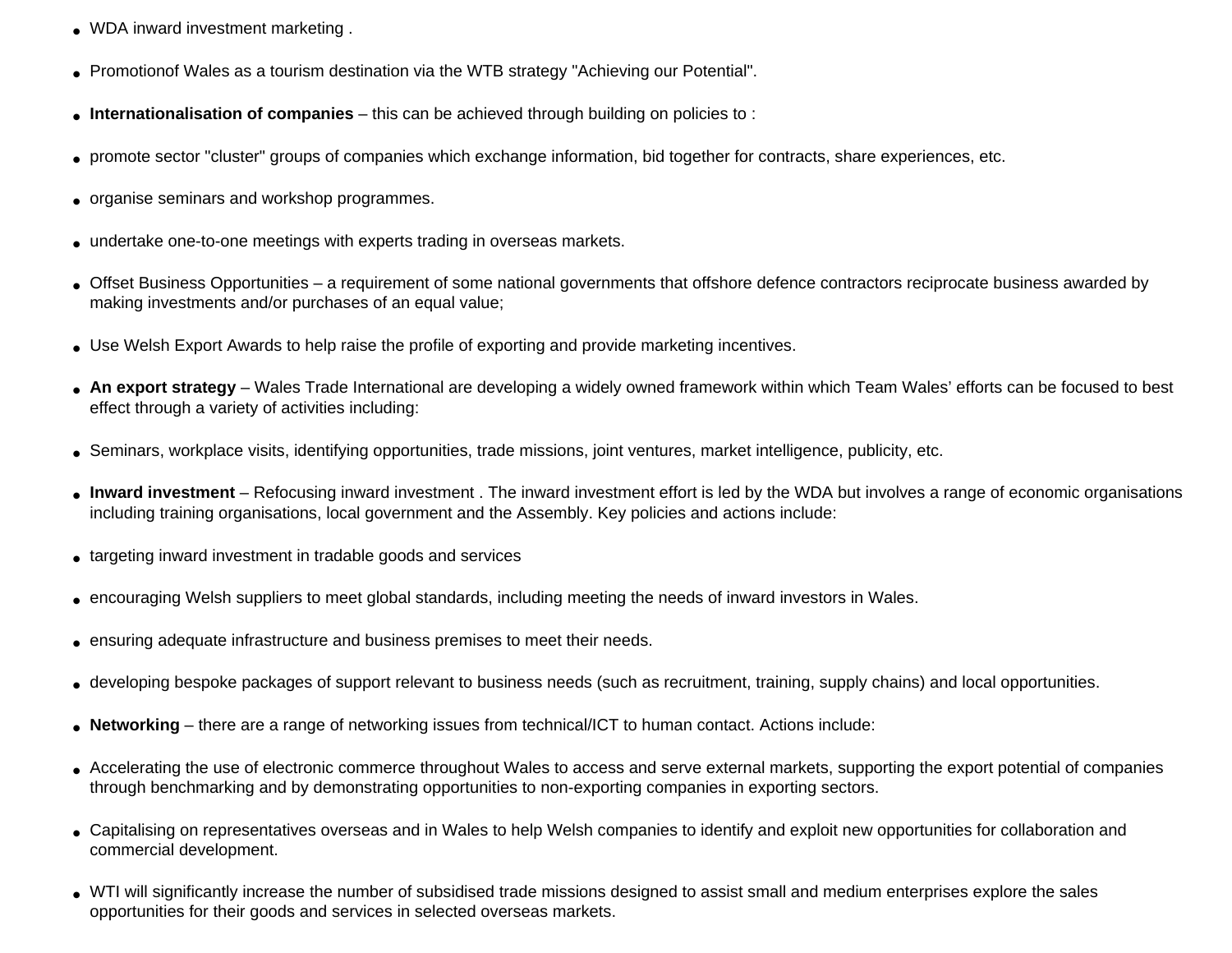• Promoting collaboration and communication between companies including active networks of company managers is the most effective way of spreading best practice and persuading people to think strategically. Our experience with the various technology fora and supplier development chains bears this out.

**Reducing barriers to trade** - policy measures include:

- assisting companies to develop the marketing skills needed to identify and exploit new business opportunities.
- encouraging younger people in Wales to become more outward looking and to develop tradable skills (actions might include working with appropriate organisations to provide bursaries for study abroad, after-school language clubs and enterprise training for language students).
- establishing links with and publicising globally successful Welsh individuals as role models and supporting the creation of Welsh alumni groups abroad.
- **Tourism** we need a new, more focussed tourism strategy based on top quality market research and new media promotion. The image of Wales should based on culture, heritage, leisure facilities and our environment. Tourism has been set challenging targets for future growth in Putting Wales First.
- The Wales Tourist Board are already in the process of implementing "*Achieving Our Potential A Tourism Strategy for Wales*' which covers the period 2000 to 2010.
- There may be scope to review that and, perhaps, accelerate certain aspects.
- **Niche markets/clusters** linked to networking activities to encourage internationalisation through the creation of Welsh cluster groups in particular industries to share knowledge and experience and, where feasible, collaborate in bidding for overseas contracts.

### *4.1.5 Infrastructure*

Objective: *Overcome social or economic exclusion and peripherality through the provision of modern infrastructure.*

While developing the skills and talents of the people of Wales is at the top of the agenda, it is essential to create the right conditions for sustainable development by ensuring that businesses operating in Wales have access to the most modern physical infrastructure available:

- **ICT broadband** Broadband allows greater access to the internet and facilities such as digital TV, online banking and shopping. The UK is aiming for a higher proportion of businesses and homes linked to broadband than any other G7 country. In Wales we already have a scheme, supported by WDA with BT, which aims to provide Welsh villages, towns and cities with broadband linkages. We need to create much wider access and consistent access charges. Research from US suggests take-up of broadband is, as yet, relatively low.
- **ICT infrastructure** Infrastructure is essential to attract forward-looking businesses and to reduce the effects of peripherality in parts of Wales. Policy priorities include
- improving PC and internet access (provision to small businesses or schools/organisations e.g. libraries).
- extending mobile phone coverage.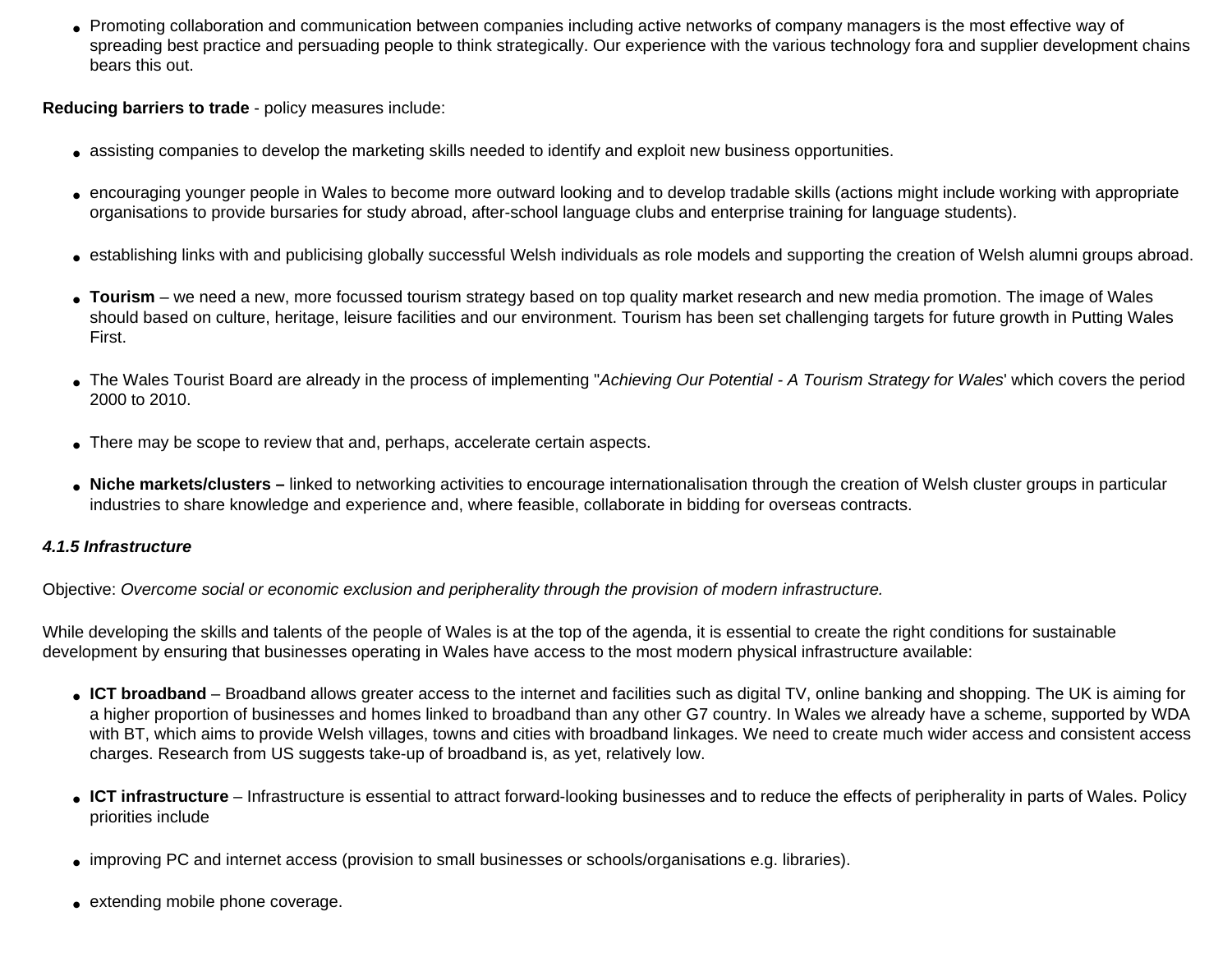- attracting the so-called "internet hotels" to serve growing demand for server storage space.
- public sector policies the Wales Tourist Board are developing a `Destination Management System' which is an ICT-based tourism information, marketing and booking service for Wales. It is an excellent example that could be employed elsewhere both to demonstrate public sector commitment to ICT and to encourage it's use.
- **Public transport** much of the public transport infrastructure is now in the private sector. However, public policy can still have a significant impact:
- Many schemes now promote bus use and rural transport. More may be needed to improve provision and access.
- Freight Facilities Grant and Track Access Grant helps to shift goods from road to rail.
- Our proposed spatial planning framework will need to link public transport with economic development in order to maximise access and minimise environmental impacts
- **Transport links and accessibility** –broader than just public transport we need to consider a range of issues, many of which are long term. Foremost amongst them are reducing congestion, removing bottlenecks and upgrading sub-standard routes. There are other issues such as air, road and rail links as well as prevention of flooding and the location of distribution centres which may impact on both economic development and the ability of people to work.
- The Assembly is currently developing a transport framework to tackle many of these issues head on.
- **Energy** Supply to industry is important but there are broader issues:
- the need to promote wider use of cleaner fuels, renewable energy and energy efficiency.
- using our energy know-how will be a key strand of our sustainable development policy minimising energy consumption from non-renewable sources while maximising environmentally-friendly economic growth.
- Sites and premises Work on this is primarily carried out by the WDA. Policy on sites and premises will need to be location-specific and linked to the spatial planning framework. The needs of rural areas are different to those of urban and priorities in heavily industrialised areas will need to be distinguished from those for areas with less infrastructure development. Issues will include bespoke factories, strategic sites, brownfield/greenfield sites incubator units, techniums. There are important linkages here with sustainability issues.

### **4.2 TACKLING THE ACTIVITY GAP**

### *4.2.1 Employment and economic activity*

Objective: *Remove the barriers in the way of those who want to work*

Increasing the economic activity rate to a level similar to the UK (without a fall in productivity) would create an extra 100,000 jobs and cut somewhere between a third and a half of the GDP per head gap between Wales and the UK.

Though many of the measures are not devolved there are still ways in which we can focus or strengthen policy and actions. The aim is to break the cycle and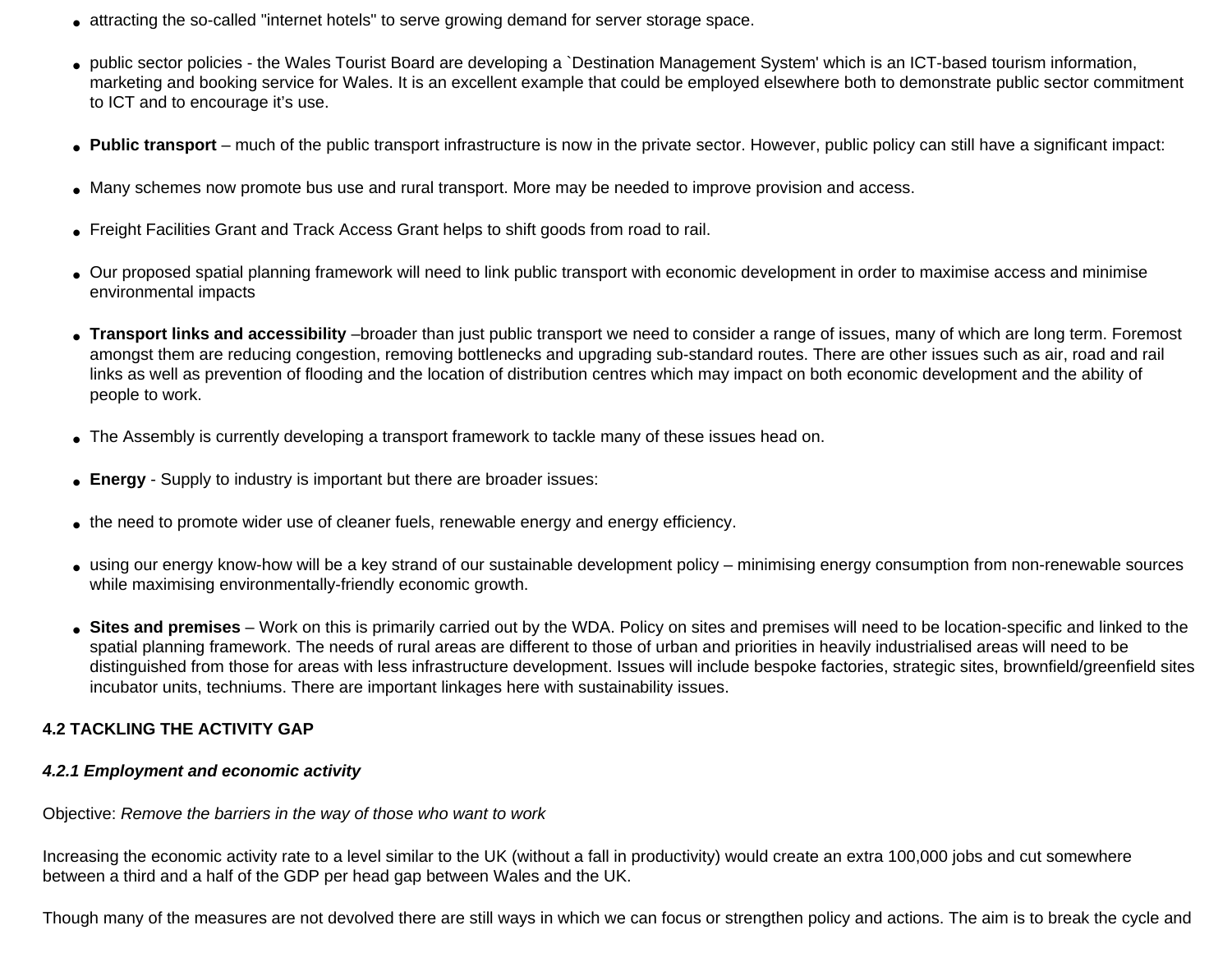culture of worklessness. We will pursue a range of actions:

- We can financially assist specific groups or specific areas but not a general scheme.
- We can use ICT more as an information source (e.g. vacancies, standard letters, CVs), training tool or communications link (mentors, careers guidance).
- Provision for the care of children and dependants should be improved by using Tier 3 funding and RSA, and introducing/enhancing support structures.
- We can ensure improved provision of public transport
- **Stemming the flow of people into inactivity** prevention is better than cure so we need to take early action to stop young people becoming inactive. Our policies will include:
- reducing truancy and careers advice in schools.
- assisting the transition to work by helping young people into training or jobs.
- reducing risk of moving onto long term sickness benefits.
- job retention schemes.
- Job matching to help unemployed back into work.
- Breaking down the barriers to work we need to ensure that there are no barriers preventing those who want to work doing so. These barriers are likely to consist of a range of personal and financial circumstances which limit an individual's ability to work. Action here will include:
- Extra provision of and assistance with care of children and dependants.
- Greater access for the disabled.
- Overcoming exclusion.
- Assistance with job search.
- Promotion of credit unions.
- Ensuring access to Transport
- We also need to focus on confidence building measures for those people who have been excluded from the labour market.
- Making work pay low wages and loss of benefits on returning to work form a substantial disincentive to re-entering the labour market for many The National Minimum wage, tax credits, increased wages through economic growth are key factors in affecting this.

The long term solution to this is likely to be greater economic prosperity but we can introduce schemes to ease the transition from benefits to work for particular groups of individuals.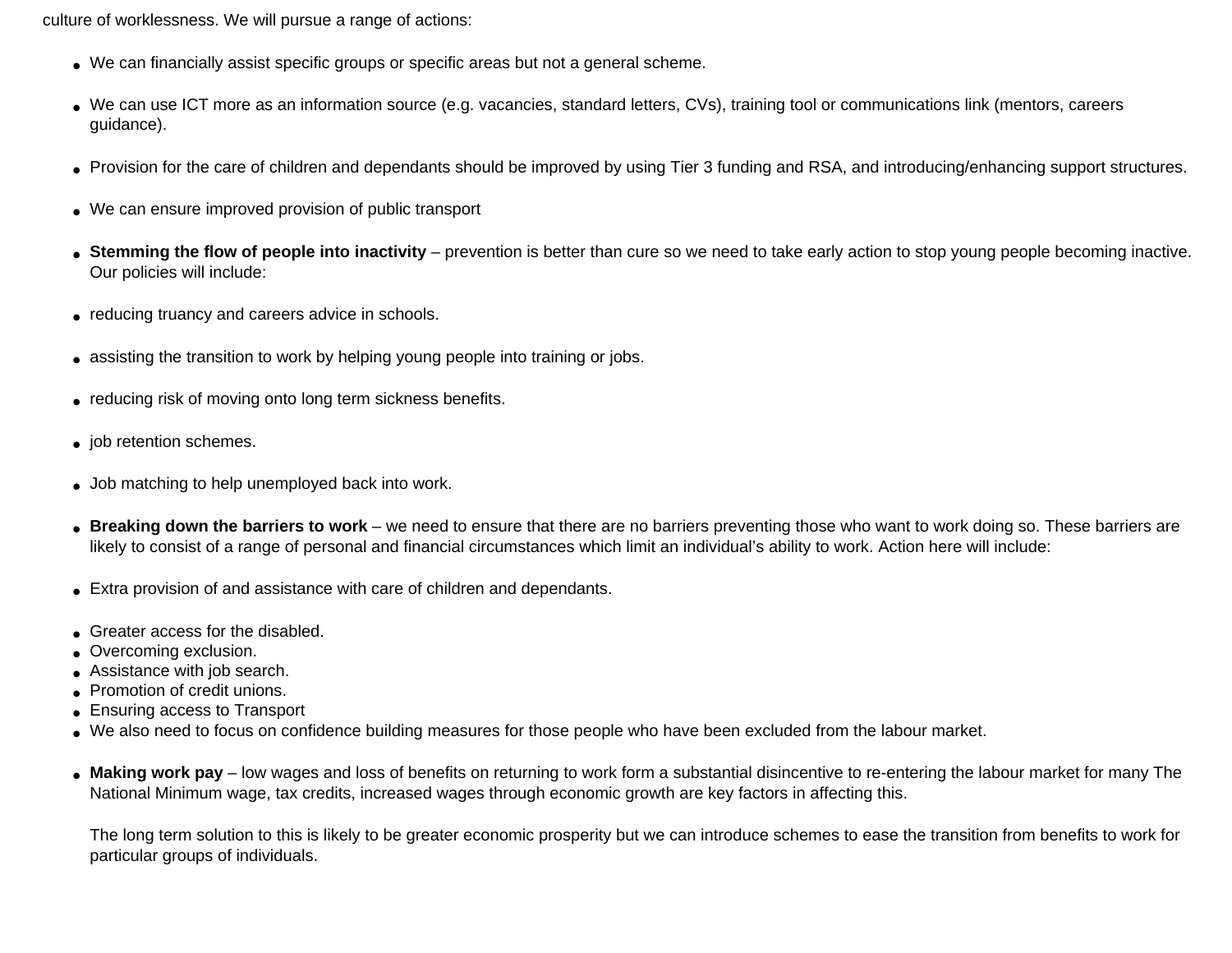### *4.2.2 Community Regeneration*

Objective: *Promote individual and community empowerment, grass roots development, equality of opportunity, participation and sustainability*

We need to widen the circle of winners at both individual and community level. Local authorities must take the lead in community regeneration building on the needs, enthusiasm and support of community groups and interests. They are now required to develop ambitious community action plans for their areas to promote economic, social and environmental well-being. Local Authorities are in the best position to set priorities for action at a local level within the overall framework set by the Assembly. Other key players will be the Welsh Council for Voluntary Action and local councils of voluntary service, whose members coordinate a wide range of voluntary activities at the community level.

- **Communities First** this is a new programme, currently out to consultation, to assist the 100 most deprived communities in Wales. It contains a range of success criteria for economic development:
- a full range of services exists to enable all those of working age to achieve their potential in the labour market
- local economic activity is promoted to secure local trading, exchange and circulation of wealth
- support for local business and commerce exists to encourage growth in private, community and social enterprise
- accessible and affordable transport links exist to widen employment and commercial activities
- community-driven processes exist to provide links with the mainstream economy for those who have difficulties with the school to work transition and those who experience later-life disconnection from economic activity.
- **Community enterprise** will be promoted by:
- Pursuing the Entrepreneurship Action plan recommendation to train "social entrepreneurs" to generate community businesses.
- Boosting the capacity of Finance Wales to support social enterprises.
- **Capacity building** –ensuring that community and voluntary organisations have the people and resources to undertake their business.
- **Social infrastructure** developing local services including childcare, leisure and housing.
- Health we must recognise the links between health, economic activity and prosperity. Health & safety at work is also an essential theme estimates suggest that the annual cost to Wales of lost time, healthcare and benefits amounts to around £1 billion. Also linked to this is occupational health policy to aid recovery and enable the sick to work. This is of particular importance in Wales where we have a relatively high proportion of the population out of work and claiming some form of incapacity benefit.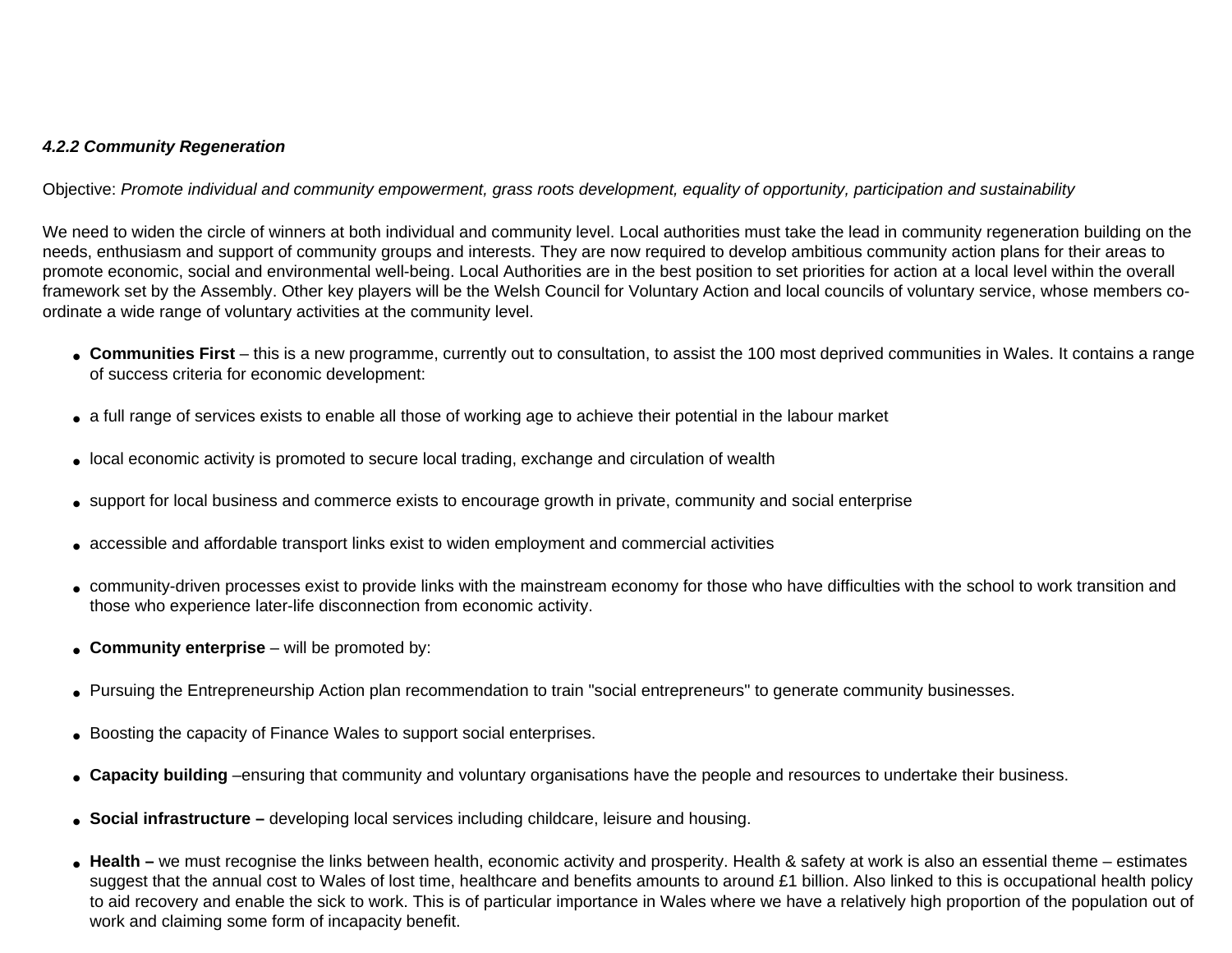### **4.3 ENSURING SPATIAL BALANCE**

### **4.3.1 Spatial planning**

*Objective: Ensure a balanced pattern of territorial development in Wales which maximises cohesion and competitiveness.*

Detailed research work is underpinning development of an outline spatial planning framework by Autumn 2001, with completion of the full National Spatial Planning Framework being targeted for Spring 2003.

There is a strong and developing relationship between the Assembly's commitment to sustainable development, NEDS and work on the emerging National Spatial Planning and Transport Frameworks. Joint working has already informed the drafting of these documents and will be a strong feature as we move to implementation, monitoring and review.

This approach needs to encompass the work of our partners and key stakeholders, ensuring that we are all working 'with the grain', whilst having mechanisms in place to resolve any conflicts. It should ensure that we make smooth progress towards achieving our overarching vision for Wales, for growth compatible with sustainable development.

Spatial Planning has emerged strongly at European level with the European Spatial Development Perspective (ESDP), prepared by the Committee on Spatial Development and agreed by the Member States in May 1999. The ESDP has policy themes relevant to Wales:

- supporting polycentric and balanced spatial development.
- promoting dynamic, attractive and competitive cities and urbanised areas.
- encouraging indigenous development, supporting diverse and productive rural areas.
- strengthening urban-rural partnerships.

The ESDP will be implemented through mechanisms such as INTERREG IIIA which covers links between border areas, and INTERREG IIIB, for transnational spatial planning collaboration. It also affects the current and future allocation of Structural Funds and will be a key factor in identifying where residual aid is spent in Western Europe after new entrants from the East.

Explicit mechanisms such as LANDMAP can help to establish priorities between environment and economy – to tackle a recurring problem of proposals for locating new employment on sites of high landscape or conservation value – and promote understanding of the issues involved.

Statistical indicators such as the Welsh Index of Multiple Deprivation provide a useful tool to identify particularly deprived regions or hotspots. The analysis allows us to identify those areas with a particular problem such as low incomes, low employment, poor education & skills, etc. This then enables resources to be targeted where needed and through the appropriate interventions.

Ultimately, however, such land use and spatial targeting decisions may require tough choices based on political priorities. Implementation of NEDS will have profound spatial implications, for example: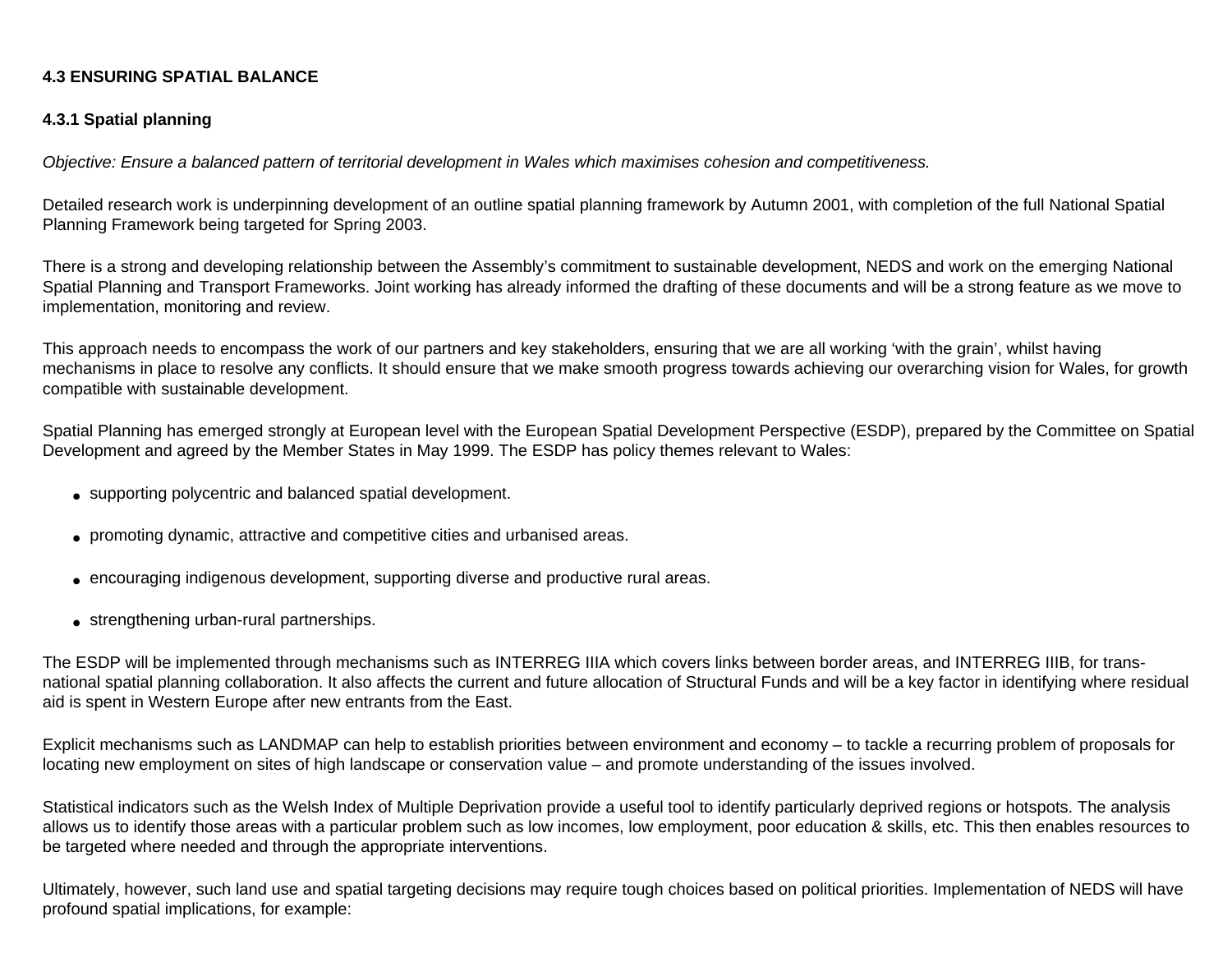- Closing the prosperity gap between West Wales and the Valleys and East Wales.
- Targeting those areas of greatest need within these areas as well as disparities between them.
- Assisting urban and rural development based on local strengths and needs.
- Infrastructure development.
- Targeting economic inactivity by ensuring that employment opportunities are related to need.
- Developing strategic clusters.
- The national Assembly is actively exploring fiscal variations that may assist urban and rural physical regeneration.

These factors will need to be reflected in the targets and monitoring for NEDS to ensure that we are improving. This will also require the local stakeholders to play a full part in identifying areas of need and helping to implement solutions within the national framework.

### *4.4 Better Government*

Objective: *Ensure that relevant public services meet the needs of their customers.*

From National Assembly programmes to local government activity we are committed to delivering Best Value. The main emphasis is on eliminating waste, focussing services on those that work and improving responsiveness and efficiency.

The Assembly has a key role in co-ordinating economic development activity and liaising with relevant stakeholders. The Assembly can use it's procurement policies to lead on issues such as e-commerce and act as an exemplar organisation for other issues such as training, equal opportunities and sustainability.

The main role of the public sector is to "do government well". In other words, we must concentrate on the things that we are best placed to do such as setting the overall framework for growth, overcoming market failures, reducing bureaucracy and other barriers to trade, providing education, building appropriate infrastructure such as transport and communication links and helping to ease the impacts of major economic change.

This contrasts with the role of the private sector which focuses largely on wealth creation, entrepreneurial activity and the generation of new jobs. The strength of the voluntary sector is to act where there are gaps in provision or where flexible, prompt, local action is required.

The National Assembly will also establish an office to improve the relationship with the "social partners"- employers and trade unions.

### **5. IMPLEMENTATION**

The key to our strategy will be the effective implementation of our policies. The difference between regions which regenerate their economies successfully and those that do not is not necessarily the range of measures or programmes in place but the effectiveness of implementation.

There are two components to this:

- working with our partners to ensure that the right policies are used in the right place.
- ensuring that resources follow need and priorities.

We have a wide range of partners and a wider range of spending programmes to support our policies and their implementation.

During 2000-01 the National Assembly will spend, directly or indirectly, some £8.1 billion in Wales. Of this, some £263 million is devoted directly to economic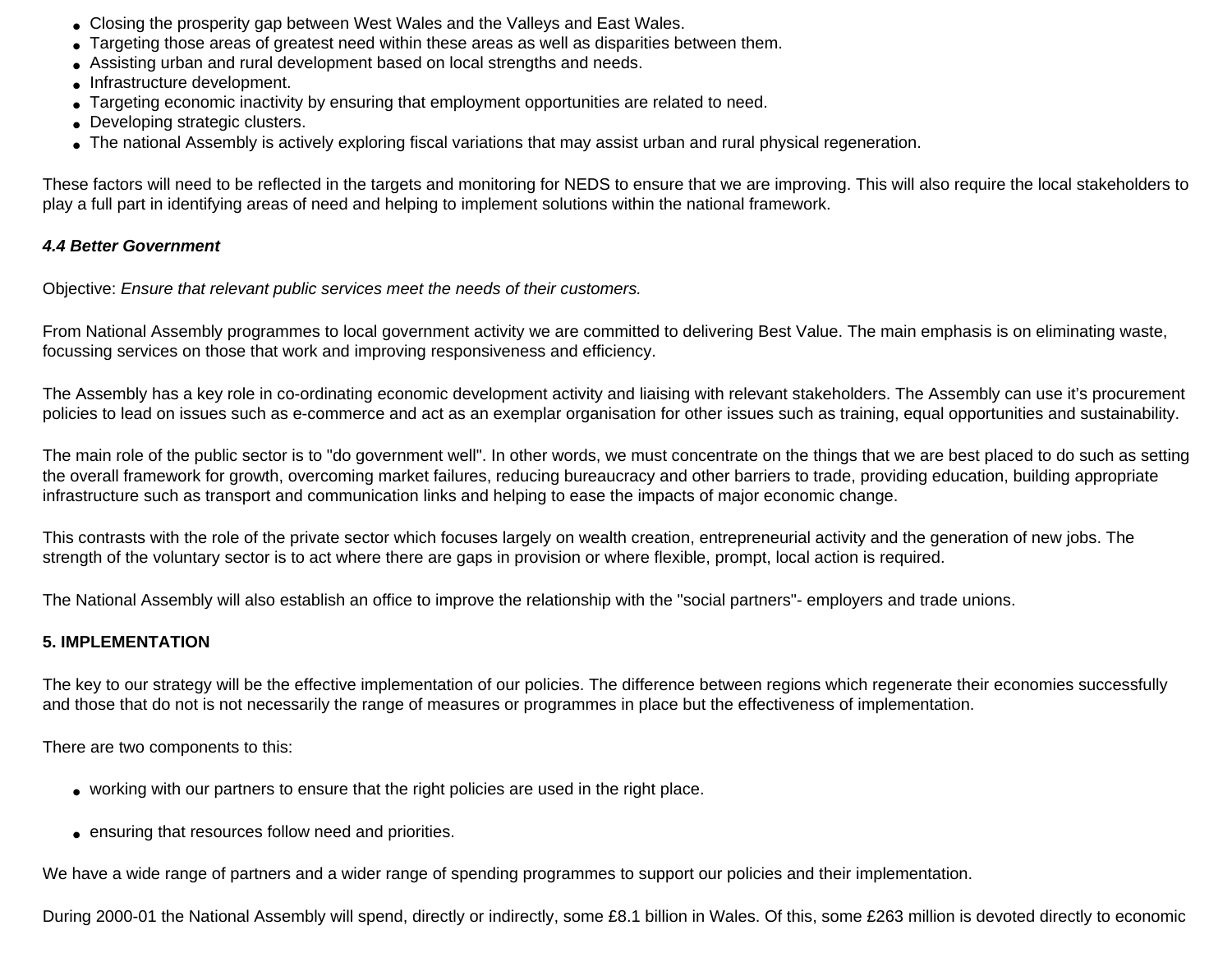development activity, though policy areas such as education, health and transport clearly have a massive impact on our economic performance and prospects. This effort will be enhanced by the availability of substantial EU structural programmes.

The Assembly budget for the next three years has increased substantially and will grow to over £11 billion for 2003-04. The economic development budget will grow to £486 million. The Strategy will inform spending decisions over a much longer time frame and will help to re-tune our budgets. The current overall spending plans and the detailed economic development budget for the next 3 years are attached at **Annex 1.**

Some of the key expenditure areas for the forthcoming year (2001-02) are shown in the following table:

### **Table 3**

|                                             | 2001-02 £m |
|---------------------------------------------|------------|
| <b>Welsh Development Agency</b>             | 132        |
| <b>Wales Tourist Board</b>                  | 20         |
| Council for Education & Training Wales      | 363        |
| Regional Selective Assistance               | 45         |
| Pathway to Prosperity                       | 32         |
| Welsh European Funding Office               | 135        |
| <b>Enterprise Development &amp; Support</b> | 12         |
| Tir Gofal/Agri-environment                  | 19         |
| Environment, planning & transport           | 294        |
| Lifelong learning                           | 12         |
| <b>Higher Education Funding Council</b>     | 313        |
| <b>Communities First</b>                    | 20         |

This demonstrates that we are already concentrating substantial resources in priority areas. In addition, as the figures in Annex 1 show, we are also investing far more on crucial areas such as education, transport and health, all of which are vital if we are going to achieve our economic goals. The Assembly's own budgetary effort will be further enhanced by European Structural Funds for Objectives 1, 2 and 3 which boost our spending capacity by around £200 million a year on average until 2006. The community initiatives (INTERREG, EQUAL, URBAN and LEADER) on average add a further £8 million of European money per year. The Rural Development Plan will also bring additional resources to Wales

Spending priorities will change as particular problems are identified and solved. Budgets will, therefore, need to be flexible in future so that expenditure can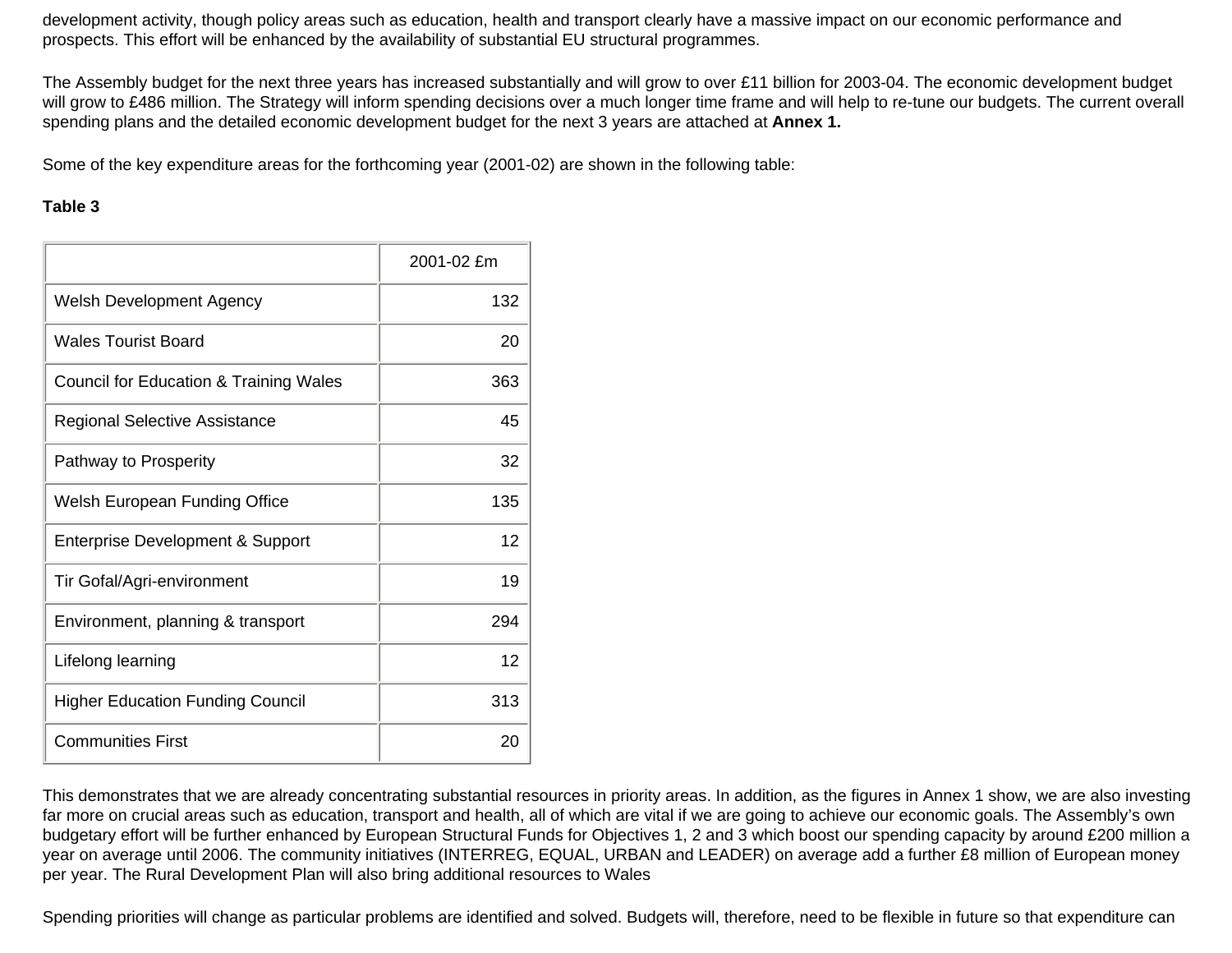be diverted towards areas of greatest need. We need a dynamic resource allocation system. The best way to achieve this and inform the process is to have a clear business plan with priorities for action based on sound analysis. We are confident that our strategy will serve this purpose well.

An example of the implications for finance from the strategy relates to overcoming inactivity.. Based on empirical data, an average net cost per net job created is approximately £17,500. The total cost of creating 100,000 jobs would average out at £175 million per year. This is a crude figure because it may understate the cost per job to Wales and not all of these jobs would necessarily come from public sector support. It does, however, indicate the scale of the issue.

In implementing the strategy it is helpful to consider our agencies, programmes and policies in a matrix.

### **Table 4**

| <b>Principle Agencies and Programmes</b>                                                                                 | <b>Policy Priority</b>                 |
|--------------------------------------------------------------------------------------------------------------------------|----------------------------------------|
| All                                                                                                                      | 4.1.1 Sector Specificity and Clusters  |
| Council for Education and Training Wales/<br>Further & Higher Education/, Objectives 1<br>and 3                          | 4.1.2 Education & Skills               |
| Welsh Development Agency, Further &<br><b>Higher Education, business Support</b><br>Review, Business Birth Rate Strategy | 4.1.3 Entrepreneurship                 |
| Welsh Development Agency, Wales<br>Tourist Board, National Assembly for<br>Wales                                         | 4.1.4 Internationalisation             |
| Welsh Development Agency, National<br>Assembly for Wales, Local Government                                               | 4.1.5 Infrastructure                   |
| All                                                                                                                      | 4.2.1 Employment and economic activity |
| Objectives 1,2 and 3, LEADER, URBAN,<br>Communities First, Local Regeneration<br>Fund                                    | 4.2.2 Community Regeneration           |
| All                                                                                                                      | 4.3 Ensuring Spatial Balance           |
| All                                                                                                                      | 4.4 Better Government                  |

To implement the Strategy, the National Assembly will work in partnership with a wide range of public, private and social sector organisations. Many of the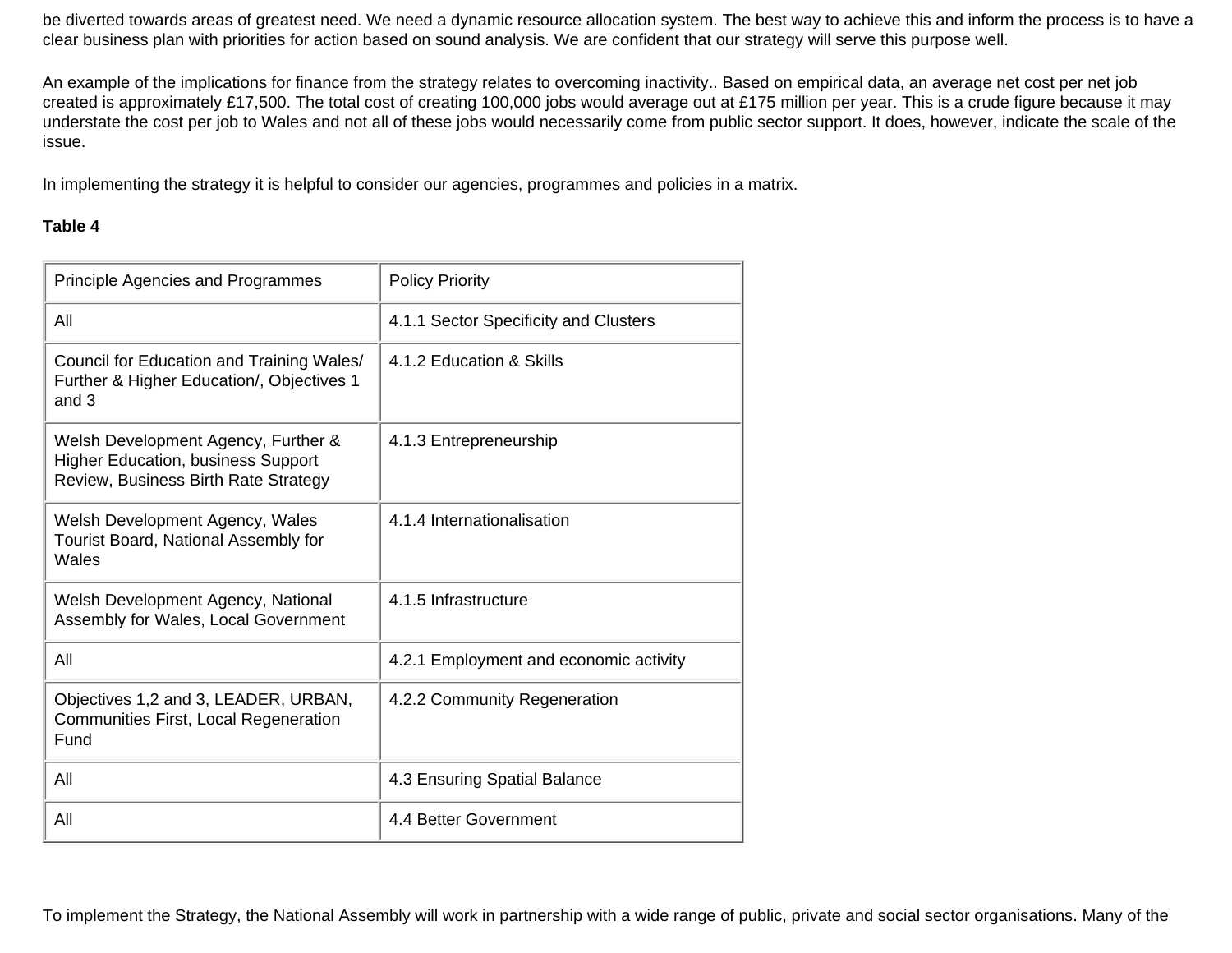required actions will take place in areas beyond the Assembly's control or at a local level where the Assembly is not best placed to implement policy. It is vital that all of the relevant organisations, businesses and individuals sign up to this eventual strategy and contribute to its success.

There will be a need for continuous updating of the strategy to map progress against targets and to ensure that implementation is effective. The economic policy board proposed by the EDC Business Support Review could have a crucial role to play here in providing a forum for discussion, a monitoring and evaluation capability and a link between the Assembly and key stakeholders.

### **6. REACHING TARGETS – Identifying and Measuring success**

The existing targets for economic development are laid out in betterwales.com. These are summarised in Annex 2. Some of the main quantifiable targets include 150,000 new jobs to be created (115,000 in Objective 1), increase the employment rate to close the gap with the UK, GDP per head in Wales should reach 90% of the UK average by 2010 (over 80% in Objective 1 area), 35,000 new businesses to be created, maintain inward investment levels, business R&D to grow faster than the UK average.

Since the GDP target was set for the SPD, the basis of calculating GDP has changed and the data has been revised leading to a downward revision of Welsh GDP per head compared to the UK.

The fall in the revised figures is due partly to methodological changes and partly to revised data. A major factor was the profits data in Wales compared with the UK. This led to Welsh GDP/Head falling below 80% of the UK level for the first time in post-war history. This does not change the assumptions about the Welsh economy but does mean that the statistical gap is bigger. If we are to achieve the 90% target we need the Welsh economy to grow faster than the UK over the period. The latest available GDP/head data are for 1998 (provisional) and show that the Welsh figure is 79.4% of the UK level. To close this gap by 2010 would require Welsh GDP per head to grow on average by just over 1% per year faster than the UK.

This is a demanding, yet meaningful and important target. If we look at existing regional performance as measures by GDP in the UK (Annex 2) it is clear that Wales currently languishes as one of the "poor three" alongside Northern Ireland and the North East of England- all other UK regions are either clustered around 90% of UK GDP or, in the case of the South East of England, have GDP figures far above the UK average.

GDP as a high level indicator has certain flaws in that it fails to capture new economy, quality and sustainability changes. We need to develop a set of targets which capture those variables that we wish to see improve – incomes, employment, job quality, technological progress, use of ICT, skills, etc.

It is very difficult to use GDP to steer the economy because it is a lagging indicator and is often a number of years out of date. Also, there are many components of GDP and factors affecting it which are outside the control of the Assembly.

**Therefore, although GDP is likely to remain as a key economic indicator, we need other targets and indicators that (a) we can measure, (b) are relevant, (c) influenced by our policies and (d) up to date.** Targeting economic activity would be one way around this as data is updated regularly, it measures one of our main problems and getting more people into jobs will raise GDP anyway.

**A suitable headline target might therefore be to raise economic activity rates to UK levels by 2010. Using the Labour Force Survey data for 1998 (to match the latest GDP data) Wales would need an extra 100,000 jobs to bring the activity rate up to UK levels. This would bring Welsh GDP per**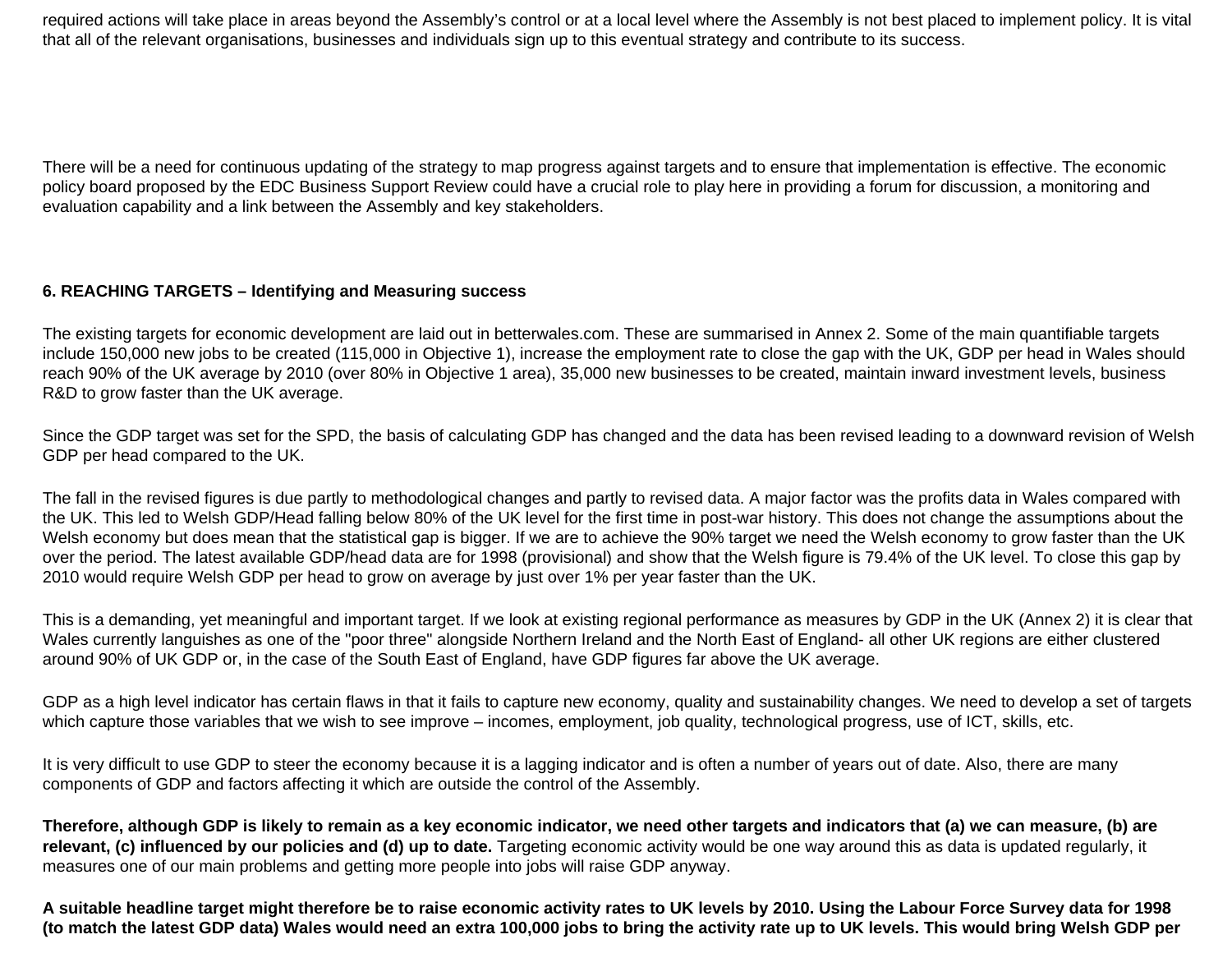**head up to 86% of the UK.** This activity based indicator could be complemented by key indicators of value added and competitiveness, including better paid jobs

Some alternative high-level indicators include the Index of Sustainable Economic Welfare and the Index of Multiple Deprivation though both of these have problems either due to subjective weighting, data availability, time series or comparison with other regions.

### **Key target and indicator Mix**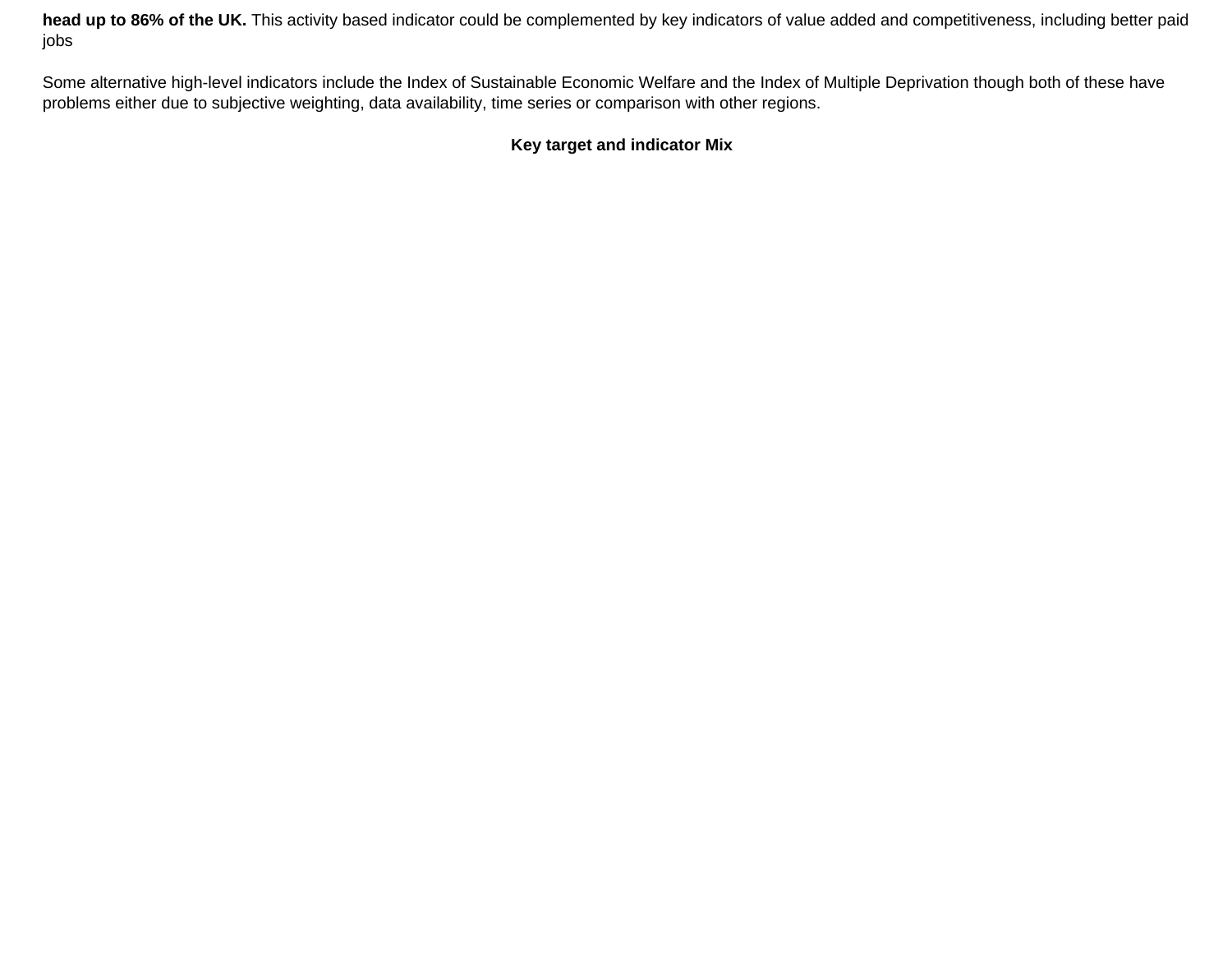GDP related targets for improvements in productivity (Research and Development, higher level skills, firm formation) and activity (activity rates, unemployment) will be important, the menu above needs to provide the right mix for us to optimise chances of chances of achieving 90%.

Increasing demand for Welsh products has a major impact on GDP – estimates from work by the Welsh Economy Research Unit (WERU) suggest that GDP will increase by 1% for every 6.8% increase in overseas exports or every 1.9% increase in total exports to the rest of the UK and overseas.

There is also the issue of geographical targeting and spatial balance. We already have separate targets for the Objectives 1 and 2 regions, given the divergence in productivity and activity related gaps in different parts of Wales it may be appropriate to establish key sub-regional targets.

Finally, targets must be internally consistent. There is a wide range of policy targets in use elsewhere - the European programmes and sustainable development are probably the two most relevant to the National Economic Development Strategy. For example, targets are included for CO<sub>2</sub> emissions (fall 20% by 2010) and traffic growth (zero growth by end of Objective 1). A table outlining the main economic development benchmarks for 2010 (and any subsequent revisions) is attached at Appendix 2.

### **7. EVALUATION- Analysing Success, Learning From Mistakes**

A rigorous programme of policy evaluation will be needed to ensure that policies are meeting their objectives and to enable more effective decision-making for the allocation of resources.

**Economic Policy Board** – if the National Economic Development Strategy is successful it will be a "live" process which will require fine-tuning and adaptation to changing circumstances. The proposed Economic Policy Board will have explicit responsibility for ensuring ongoing evaluation of National Assembly for Wales economic development programmes. Also, a number of the policy areas will need to be worked through in more detail.

**Research -** there are a number of areas where more research is going to be needed. Examples include policies that work elsewhere, economic impacts of policy changes, future industrial trends, impact of "new" technologies and industries. This area of work will need to be linked closely to evaluation to create a feedback mechanism for policy development.

**Statistics -** if we are to plot improvements we will need a suitable statistical base to measure the key baselines and trends. The Assembly's Statistical Directorate is currently reviewing the requirements for economic statistics in Wales and this will need to be closely linked to the NEDS strategy. Issues being considered include improving the quality and timeliness of existing statistics e.g. an enhancement to the annual Labour Force Survey in Wales is already agreed; and expanding the statistical base. Possible additions are new indexes to measure trends in the service and distribution sectors to add to the index of production, and in the longer term quarterly (as well as annual) GDP figures. These would eventually allow more detailed monitoring of recent economic trends.

In terms of forecasting, the Assembly currently has no in-house capability for forecasting economic trends. This information is purchased from commercial suppliers. Economic forecasts are subject to periodic revisions as economic conditions change and there can be significant disparities between the different forecasters estimates (for example, for 2001 forecasts for Welsh GDP growth vary from 2.0 to 2.4%). This makes it difficult to map the future with any degree of certainty.

### **Futures**

In addition to a policy board they may be scope for a "think-tank" to explore future trends and novel or more radical policy solutions and how they might (or might not) be applied in Wales (Futurology group or Foresight Wales?).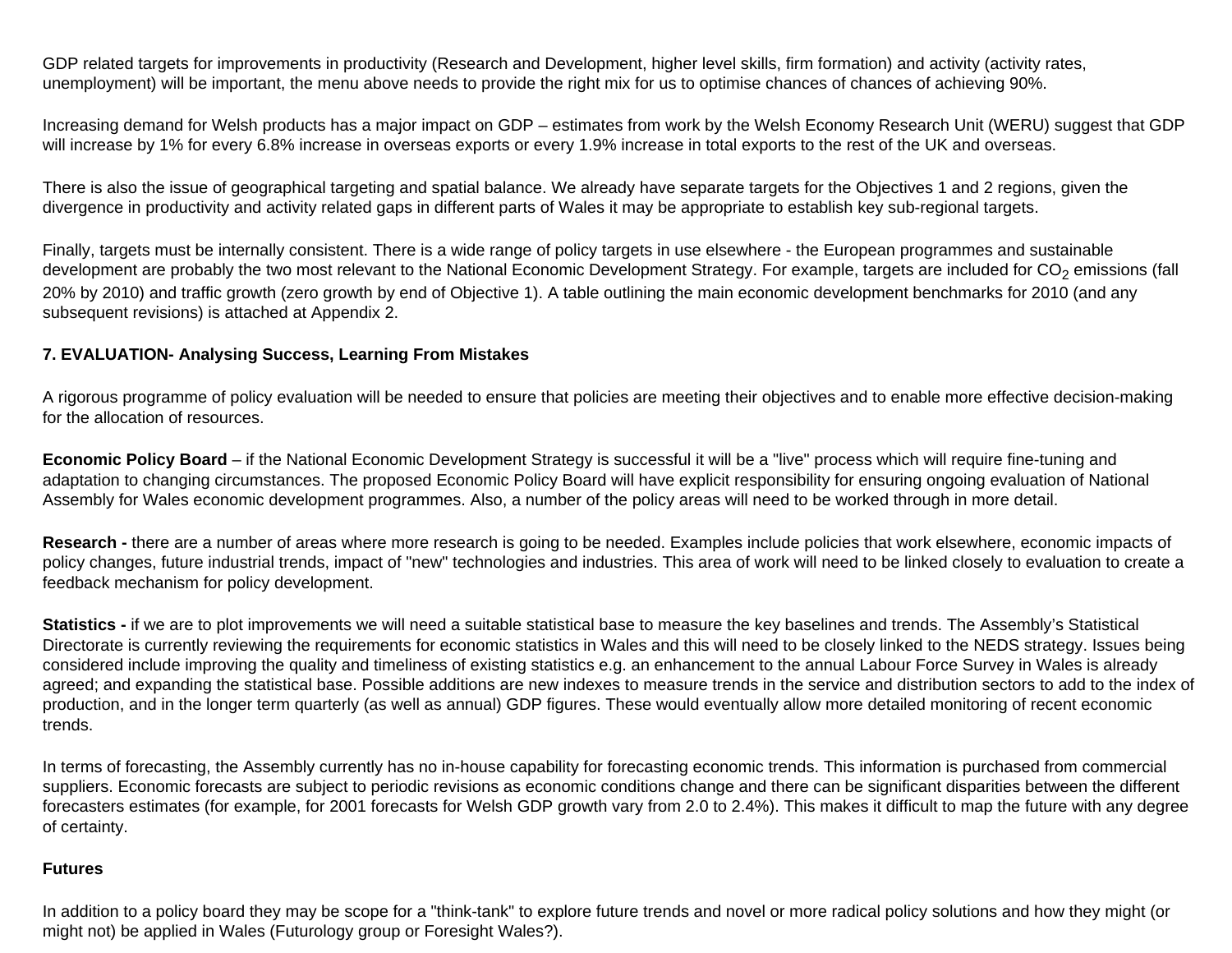## **ANNEX 1**

| NATIONAL ASSEMBLY FINAL BUDGET                                 |                                     |                               |                                  |                                  |
|----------------------------------------------------------------|-------------------------------------|-------------------------------|----------------------------------|----------------------------------|
| $2001 - 02 - 2003 - 04$                                        |                                     |                               |                                  |                                  |
| <b>Expenditure Groups</b>                                      | 2000-2001<br>Plans 12 April<br>2000 | 2001-2002<br><b>New Plans</b> | 2002-2003<br>Indicative<br>Plans | 2003-2004<br>Indicative<br>Plans |
| <b>HEALTH AND SOCIAL</b><br><b>SERVICES</b>                    | 2,986,559                           | 3,248,758                     | 3,559,598                        | 3,840,814                        |
| LOCAL GOVERNMENT                                               | 2,712,018                           | 2,852,418                     | 3,022,717                        | 3,194,917                        |
| <b>HOUSING</b>                                                 | 530,425                             | 562,987                       | 585,701                          | 594,231                          |
| ENVIRONMENT,<br><b>PLANNING AND</b><br>TRANSPORT               | 275,830                             | 294,315                       | 350,553                          | 379,485                          |
| <b>AGRICULTURE &amp;</b><br><b>RURAL</b><br><b>DEVELOPMENT</b> | 231,057                             | 258,411                       | 247,242                          | 247,647                          |
| <b>ECONOMIC</b><br><b>DEVELOPMENT</b>                          | 263,164                             | 409,584                       | 449,169                          | 485,824                          |
| <b>EDUCATION AND</b><br><b>LIFELONG LEARNING</b>               | 877,452                             | 932,370                       | 975,554                          | 1,032,049                        |
| <b>CULTURE, SPORT</b><br><b>AND THE WELSH</b><br>LANGUAGE      | 55,475                              | 56,505                        | 59,950                           | 62,865                           |
| <b>OTHER</b>                                                   | 142,966                             | 1,074,183                     | 1,146,253                        | 1,229,174                        |
| ∥TOTAL ASSEMBLY<br><b>EXPENDITURE</b>                          | 8,074,946                           | 9,689,531                     | 10,396,737                       | 11,067,006                       |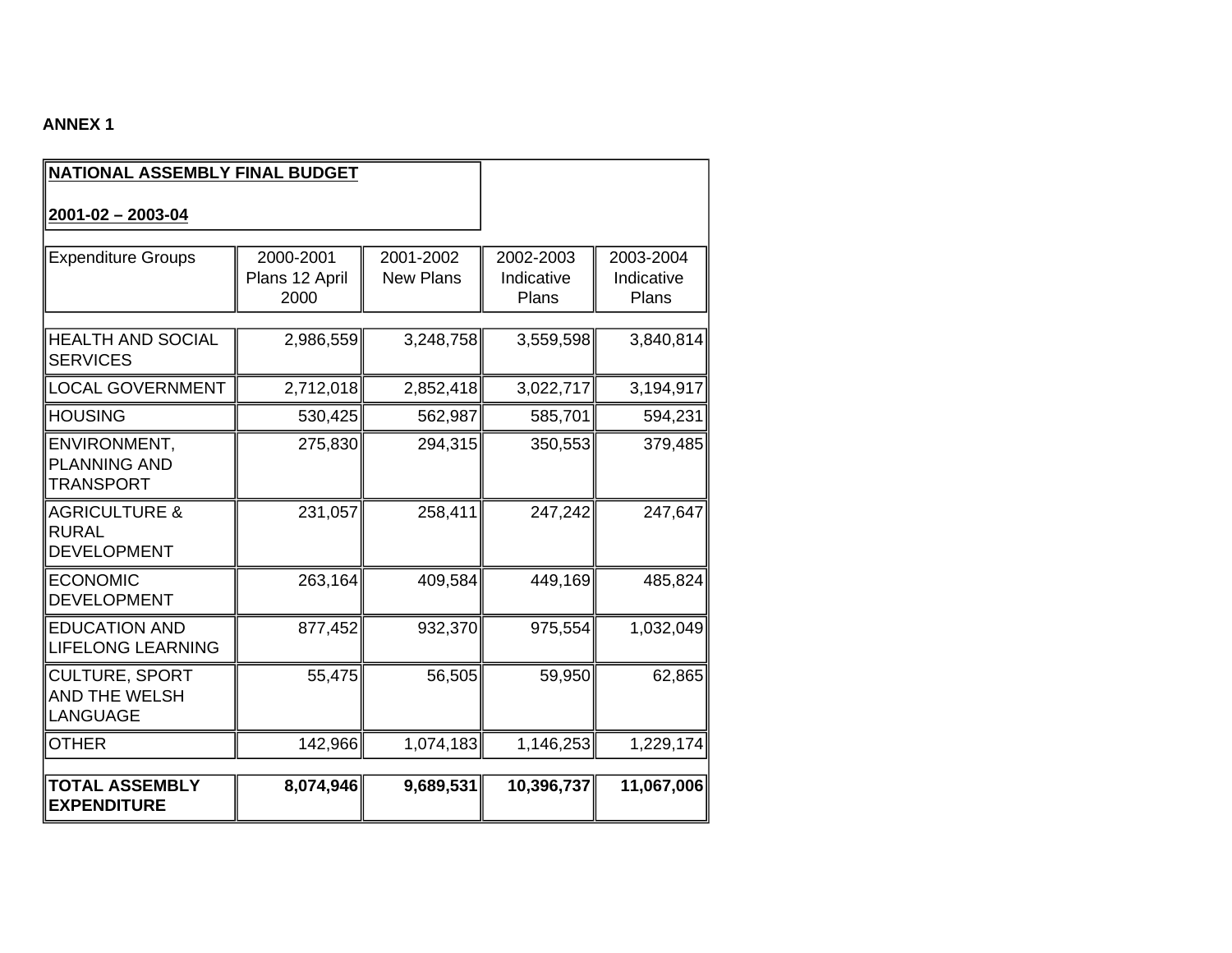|                                                       | 2000-2001<br>Plans | 2001-2002<br><b>New Plans</b> | 2002-2003<br>Indicative | 2003-2004<br>Indicative |
|-------------------------------------------------------|--------------------|-------------------------------|-------------------------|-------------------------|
| <b>ECONOMIC DEVELOPMENT</b>                           | 12 April 2000      |                               | Plans                   | Plans                   |
| RSA-Projects & Business Improvement<br>Support        | 61,201             | 44,551                        | 48,933                  | 61,151                  |
| Environment, Innovation, Evaluation etc.              | 1,037              | 693                           | 593                     | 593                     |
| <b>SMART Wales</b>                                    | 3,252              | 3,352                         | 3,352                   | 3,352                   |
| <b>International Trade</b>                            |                    | 5,066                         | 6,066                   | 7,066                   |
| <b>International Relations</b>                        |                    | 1,104                         | 1,104                   | 1,104                   |
| Innovation Design and Technology                      | 1,759              | 1,759                         | 2,259                   | 3,759                   |
| <b>Carbon Trust Wales</b>                             |                    | 1,500                         | 1,750                   | 1,750                   |
| <b>Enterprise Development and Support</b><br>(Tier 3) |                    | 11,850                        | 12,850                  | 13,850                  |
| <b>RSA AND OTHER BUSINESS</b><br><b>SUPPORT</b>       | 67,249             | 69,875                        | 76,907                  | 92,625                  |
| Pathway To Prosperity Fund                            | 10,397             | 5,643                         | 5,793                   | 5,693                   |
| Pathway To Prosperity Fund - Match<br>Funding         | 0                  | 23,000                        | 18,000                  | 19,000                  |
| <b>Euro Facilitators</b>                              |                    | 500                           | 500                     | 500                     |
| Pathway To Prosperity Fund - Finance<br>Wales         | $\boldsymbol{0}$   | 3,350                         | 4,250                   | 4,500                   |
| <b>Pathway To Prosperity Fund</b>                     | 10,397             | 32,493                        | 28,543                  | 29,693                  |
| <b>Welsh Development Agency</b>                       | 127,952            | 132,481                       | 136,031                 | 142,231                 |
| <b>Cardiff Bay Development</b><br>Corporation         | 16,819             | 18,019                        | 16,019                  | 15,819                  |
| <b>Wales Tourist Board</b>                            | 15,436             | 20,086                        | 20,236                  | 21,586                  |
| <b>Venture Capital</b>                                | 270                | 0                             | $\overline{0}$          | 0                       |
| Miscellaneous European Support<br>Services            | 400                | 400                           | 400                     | 400                     |
| Welsh European Programmes<br>Partnership              | 3,000              | $\boldsymbol{0}$              | $\mathbf 0$             | 0                       |
| Labour Force Survey                                   |                    | 871                           | 650                     | 650                     |
| Evaluation, Research and Publicity                    | 120                | 120                           | 120                     | 120                     |
| <b>Other Economic Development</b>                     | 3,790              | 1,391                         | 1,170                   | 1,170                   |
| European Regional Development Fund                    | 19,046             | 92,621                        | 99,221                  | 110,051                 |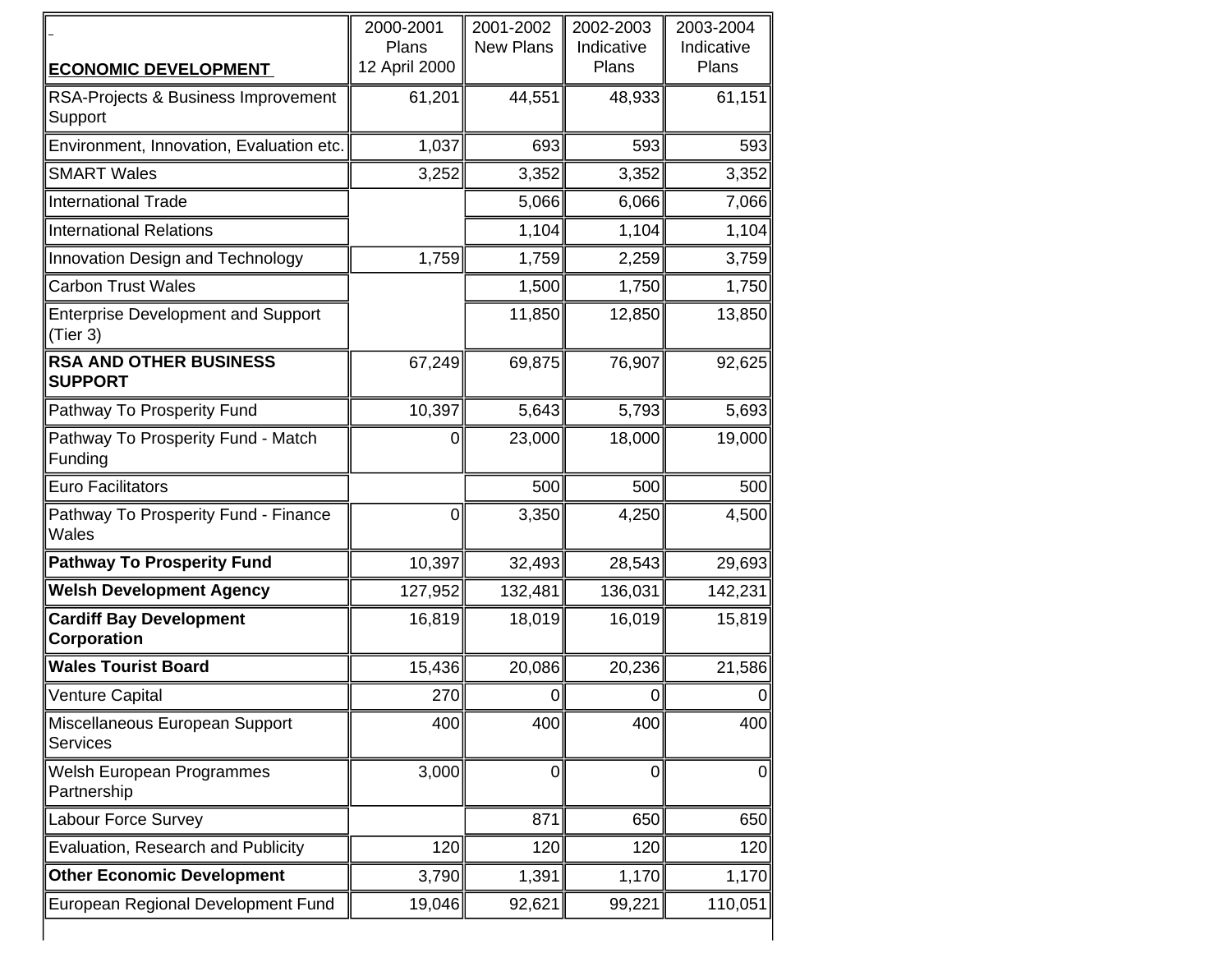| European Social Fund                           |         | 33,000  | 58,000  | 58,000  |
|------------------------------------------------|---------|---------|---------|---------|
| European Structural Funds Programme<br>Support |         | 718     | 542     | 779     |
| <b>FIFG</b>                                    |         | 800     | 1,300   | 1,470   |
| EAGGF                                          | 2,475   | 8,100   | 11,200  | 12,400  |
| WEFO – European Funding                        | 21,521  | 135,239 | 170,263 | 182,700 |
| <b>ECONOMIC DEVELOPMENT - TOTAL</b>            | 263,164 | 409,584 | 449,169 | 485,824 |

# **Annex 2**

# **2010 TARGETS:**

| <b>CURRENT 2010 TARGET</b>                                                                                                                                                                                                                                                                                                                                                                                                                                                                                                                                                                                                                                                                              | <b>REVISION</b>                                                                                                                                                                                    |
|---------------------------------------------------------------------------------------------------------------------------------------------------------------------------------------------------------------------------------------------------------------------------------------------------------------------------------------------------------------------------------------------------------------------------------------------------------------------------------------------------------------------------------------------------------------------------------------------------------------------------------------------------------------------------------------------------------|----------------------------------------------------------------------------------------------------------------------------------------------------------------------------------------------------|
| Output per head must have risen from around 83% of the UK<br>average in the mid-1990s to at least 90%, generating an<br>additional £5 billion at 1997 prices. With the assistance of<br>Objective 1 resources, output per head in the Valleys and the<br>west of Wales should have increased from about 73% of the<br>UK average during the mid-1990s to over 80%. Our energy<br>sector must have been encouraged to make greater use of<br>clean energy production technology and our businesses'<br>environmental management performance must be second to<br>none.                                                                                                                                   | Proposed revision to benchmark to have achieved annual GDP<br>growth in Wales of 1% more than in the UK each year on average.<br>Otherwise no change.                                              |
| The total number of new businesses should have risen by<br>35,000 and the number of jobs should have grown by<br>135,000. 110,000 of these additional jobs should be located<br>in the Valleys and West Wales. The percentage of people of<br>working age in employment must have increased, reducing<br>the gap between Wales and the UK; and in the west of Wales<br>and the Valleys the percentage should have caught up with<br>the rate in the rest of Wales and the UK as a whole. The<br>proportion of the population aged 50 to 59 (in the case of<br>women) and 50 to 64 (in the case of men) who are<br>economically inactive should have fallen from around 40% in<br>1999 to less than 30%. | Proposed revision to include "Business Birth Rate matches that for<br>UK" and increase job targets to 150,000 more people in employment;<br>115,000 more in Objective 1. Other measures unchanged. |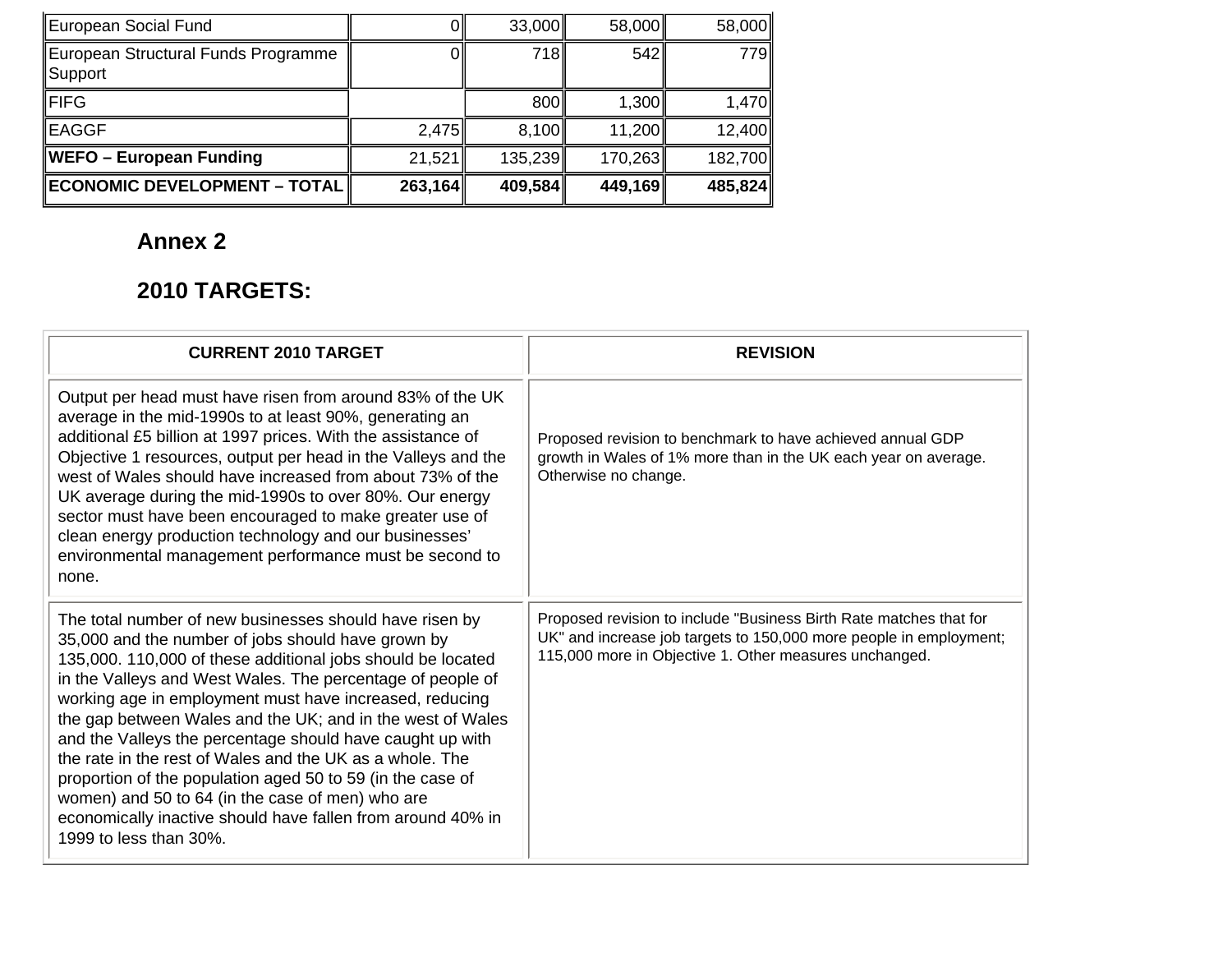| <b>CURRENT 2010 TARGET</b>                                                                                                                                                                                                                                                                                                                                                                                                                                                                                                                                                                                                                                                                                                                                                 | <b>REVISION</b>                                                                                                                                                                                                                             |
|----------------------------------------------------------------------------------------------------------------------------------------------------------------------------------------------------------------------------------------------------------------------------------------------------------------------------------------------------------------------------------------------------------------------------------------------------------------------------------------------------------------------------------------------------------------------------------------------------------------------------------------------------------------------------------------------------------------------------------------------------------------------------|---------------------------------------------------------------------------------------------------------------------------------------------------------------------------------------------------------------------------------------------|
| Inward investment should have been maintained at late 1990<br>levels. Welsh companies must make full use of a world class<br>telecommunications infrastructure. Welsh representation in<br>the knowledge-based sectors must be far higher. Business<br>R&D should have grown faster than in the UK as a whole<br>over the decade. The level of innovation throughout the<br>diversified Welsh economy must be amongst the best in the<br>UK.                                                                                                                                                                                                                                                                                                                               | Replace inward investment benchmark with "A significant increase in<br>inward investment over late 1990 levels, with a higher share of added<br>value jobs". Other measures unchanged.                                                      |
| We must be far more international in outlook. Wales must<br>have a higher profile, clearer national identity and greater<br>influence than today. The tourist industry must attract a much<br>higher share of overseas visitors and more students coming<br>to the UK should attend our higher education institutions. The<br>number of Welsh companies exporting and having links with<br>businesses world-wide must have grown. EU and UK policies<br>must be better tuned to our needs and surveys of opinion<br>makers and the business community abroad must show that<br>our market profile is higher. Made in Wales branded products<br>must be associated in the international marketplace with high<br>quality, advanced technology, reliability and good design. | On benchmark for tourism, NEDS should include a figure related to<br>GDP growth. Proposed revision to exports benchmark to achieve<br>increase of 25%, with extra orders secured by Welsh businesses of<br>£500m. Other measures unchanged. |

## **ANNEX 3**

| <b>UK Regional Economic Indicators</b> |                   |      |                                   |                     |                      |                            |                       |                         |                        |                                       |                               |                             |                               |
|----------------------------------------|-------------------|------|-----------------------------------|---------------------|----------------------|----------------------------|-----------------------|-------------------------|------------------------|---------------------------------------|-------------------------------|-----------------------------|-------------------------------|
|                                        | GDP/<br>Head      |      | Manufacturing GDP<br>per Employee | Population<br>οf    | Economic<br>Activity | <b>ILO</b><br>Unemployment | Long Term<br>Claimant | Household<br>Disposable | Gross Avg<br>Hourly    | Proportion of<br>working age<br>pop'n | <b>VAT</b><br><b>Business</b> | <b>Business</b><br>Survival | <b>Business</b><br>Enterprise |
|                                        |                   |      |                                   | Working<br>Age      | Rate                 | Rate                       | Unemployment          | Income/head             | Earnings<br>for FTEs   | with highest<br>qualification<br>at   | Registrations                 | Rates                       | R&D                           |
|                                        | Index<br>$UK=100$ |      | E000s   Index GB=100              | % of total<br>pop'n | $\%$                 | %                          | $%$ of<br>unemployed  | Index UK=100            | All Inds &<br>Services | NVQ Level 4<br>or above               | % of Stock                    | % surviving<br>3 yrs        | % of UK Total                 |
|                                        | 1998 <sub>p</sub> | 1997 | 1997                              | 1999.0              | Aug-Oct 00           | Aug-Oct 00                 | Nov-00                | 1997 <sub>p</sub>       | £/Hour<br>1999         | 1999                                  | 1998                          | 1995                        | 1999                          |